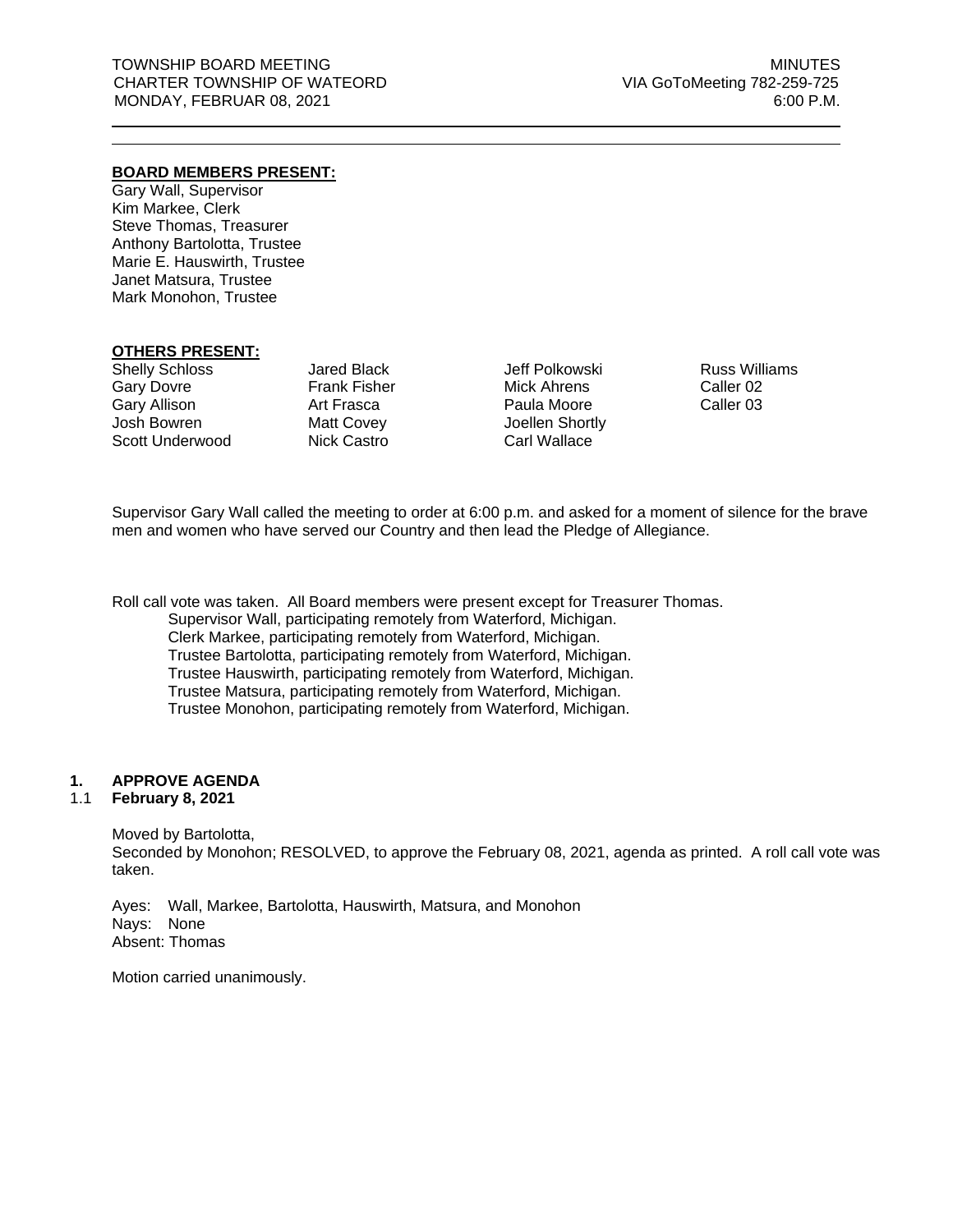- 2.1 Township Administrative Offices and the Public Library will closed Monday, February 15, 2021, in observance of President's Day. All emergency services will still be available.
- 2.2 Winter Taxes are payable through February 16, 2021, without penalty. For more information please visit [www.waterfordmi.gov/taxes](http://www.waterfordmi.gov/taxes)
- 2.3 Join us for the annual State of the Township Address on Thursday, February 24th at 8:00 am. This year's meeting will be held virtually via Zoom and features special guest speakers Waterford Township Supervisor Gary Wall, Waterford School District Superintendent Scott Lindberg, and Oakland Community College Chancellor Peter Provenzano. Hear the latest and greatest for our community and schools directly from the source! Where we've been, what's in the works now, and where we're headed next. If you want to connect to the community or catch a one-stop overview and update, this is the place to be! It is free to attend, but you must sign up in advance through the Waterford Area Chamber of Commerce website www.waterfordchamber.org. Donations are appreciated with 50% of your donation going towards the Waterford Beautification Fund.
- 2.4 The Library can't do in-person storytime right now, so why not take a storytime home with you? Storytimes-in-a-Bag kits contain theme-related library books, songs, toys, and or activities geared toward specific age groups (Babies to Pre-Kindergarten). Books and toys must be returned to the library, but the songs and activities are yours to keep. Call the Children's Librarians at (248) 618-7692 to request a bag. Pickup is in the Library's entryway.
- 2.5 Waterford and Lake Angelus residents are eligible for a Waterford Township Public Library Card. There is no charge to register. Follow the link from the Library's homepage on the web, www.waterfordmi.gov/library.
- 2.6 Got homework? Get HelpNow by Brainfuse. Free live online tutoring, writing lab and so much more. A great tool for students of all ages. For more information please call 248-618-7693.
- 2.7 Do you have cardboard, magazines, and paper taking over your home? Bring them to the Township Hall Parking lot located at 5200 Civic Center Dr. on the second Saturday of every month from 9:00 a.m. to 1:00 p.m. Be sure to only bring corrugated cardboard, magazines, and paper board such as cereal boxes, toothpaste boxes, generally most food and personal product packaging. It must be free of food debris and dry. Plastics, metals, and anything else will not be allowed. This is for Waterford Residents only and no commercial haulers are allowed. For more information visit: [www.waterfordmi.gov](http://www.waterfordmi.gov/)**.**
- 2.8 Do you need a cabin fever relief? Come to the Oaks on the Road event at Hess-Hathaway Park on Friday, February 19<sup>th</sup>, from 4:00 p.m. to 6:00 p.m. Snow art is the craft and inflatable axe throwing is the challenge. This event is for ages 4 to 12 with parent or guardian. Pre-registration is required, and you can register by calling 248-674-5441 or going to: [www.waterfordmi.gov/parks.](http://www.waterfordmi.gov/parks) The event is limited to 25 children.
- 2.9 Parking lot bingo will be held on Tuesday, February 23<sup>rd</sup> from 1:00 p.m. to 2:00 p.m., at the Waterford Recreation Center located at 5640 Williams Lake Road. The cost is \$2.00 per bingo card. Space is limited and you must call to pre-register the amount of participants in your vehicle. Participants will stay in their vehicles, and bingo spaces will be called through your car radio from inside the building. Call 248- 674-4881 for more information and to pre-register.

Treasurer Thomas entered the meeting at 6:10 p.m. and participated remotely from Waterford, Michigan.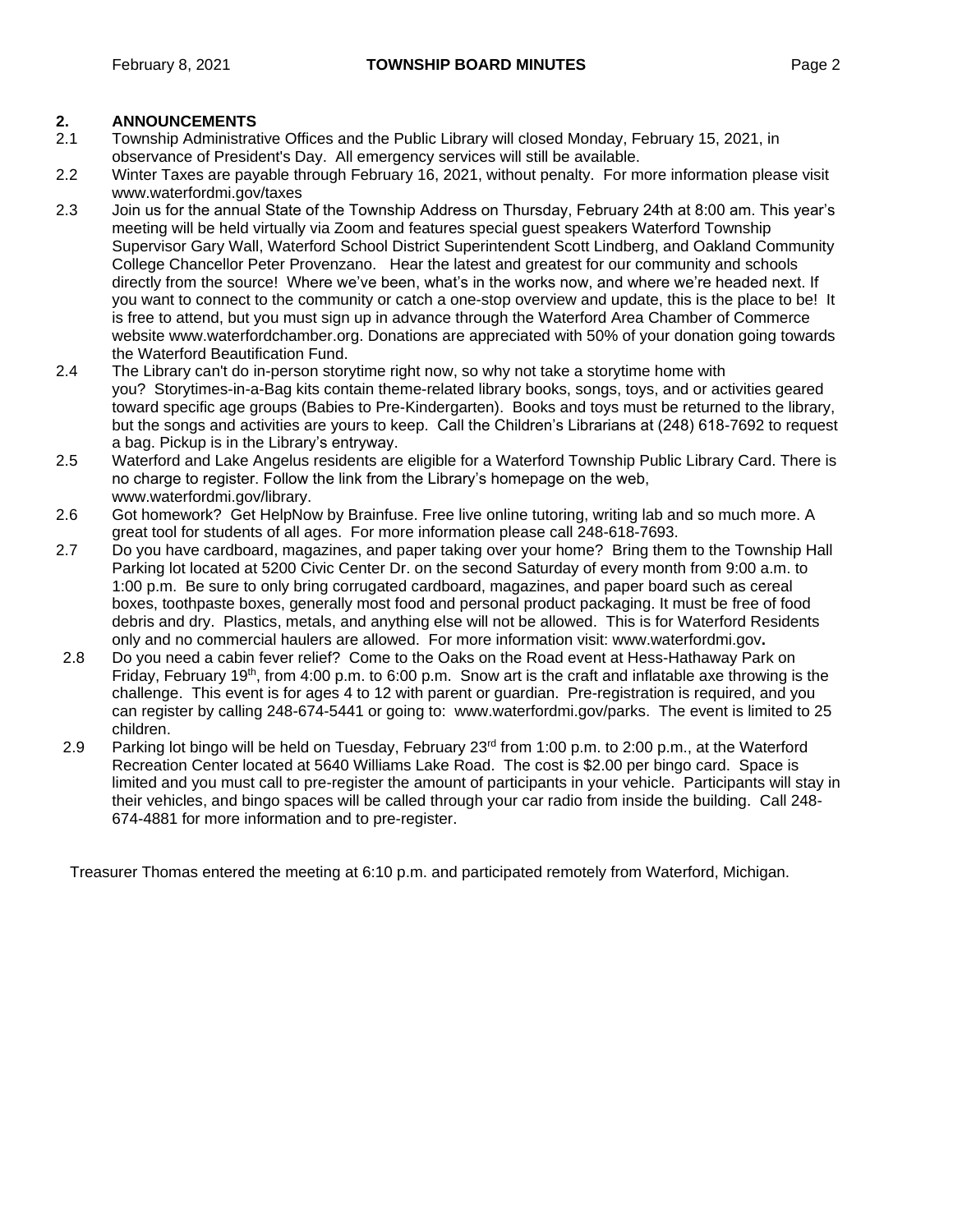# **3. Awards and Presentations**

3.1 Police Department Appointments and Promotions

Due to the COVID-19 pandemic and the restriction on public gatherings, we have not been able to publicly recognize one promotion, eight new Police Officers, and three new Dispatchers, all hired since April 2020.

We look forward to celebrating these moments publicly with the community as well as having friends and family of those promoted and newly hired, come together to celebrate their achievements. Unfortunately our current state of affairs does not allow us to do so.

Although we cannot come together as we would like, we still want to recognize the following twelve people:

|                | Kolton Decker          | <b>Police Officer</b> |
|----------------|------------------------|-----------------------|
| Sergeant       | Michael Scanlon        | <b>Police Officer</b> |
|                | <b>Rachel White</b>    | <b>Police Officer</b> |
|                | Timothy Roux           | <b>Police Officer</b> |
| Police Officer | Madeline Whitehead     | Dispatcher            |
| Police Officer | <b>Emily Hillier</b>   | Dispatcher            |
| Police Officer | <b>Brianna Buzzell</b> | Dispatcher            |
| Police Officer |                        |                       |
|                |                        |                       |

We feel fortunate to have attracted these highly qualified people and are excited about the direction and future of our department. Congratulations to everyone listed above, we believe they are and will continue to be valuable additions to our community.

#### **Officer Kolton Decker**

 Grew up in Swartz Creek and received his Associates Degree from Mott Community College and then on to their Police Academy, graduating in June of 2020. Prior to working at Waterford PD, he was a lifeguard and did security jobs. Officer Decker was hired with the Waterford Police Department October 26, 2020.

# **Officer Mike Lemirande**

 Grew up in Lake Orion and attended Oakland Community College and then went through the Detroit Police Academy graduating in 2017. He worked for the Detroit Police Department for three years before joining our department on August 24, 2020.

# **Officer Jason Randolph**

 Grew up in Clarkston and attended Oakland Community College in 1992. After graduating he was hired by the Oakland County Sheriff's Department working in corrections for many years before attending the Police Academy in 2007. He continued working for the Sheriff's Department for the remainder of his 25 year career and then came to work for our department on April 20, 2020.

#### **Officer Nathan Robinson**

 Grew up in Port Huron and attended St. Clair County Community College and received his Associates Degree in General Education. While attending college he worked as a Police Cadet and Police Explorer. He went on to attend the Macomb Police Academy and graduated in 2018. Jason went on to receive his Bachelors' Degree in Criminal Justice from Ferris State University. He was an officer at the New Baltimore Police Department and the Lexington Police Department prior to joining our Department on April 20, 2020.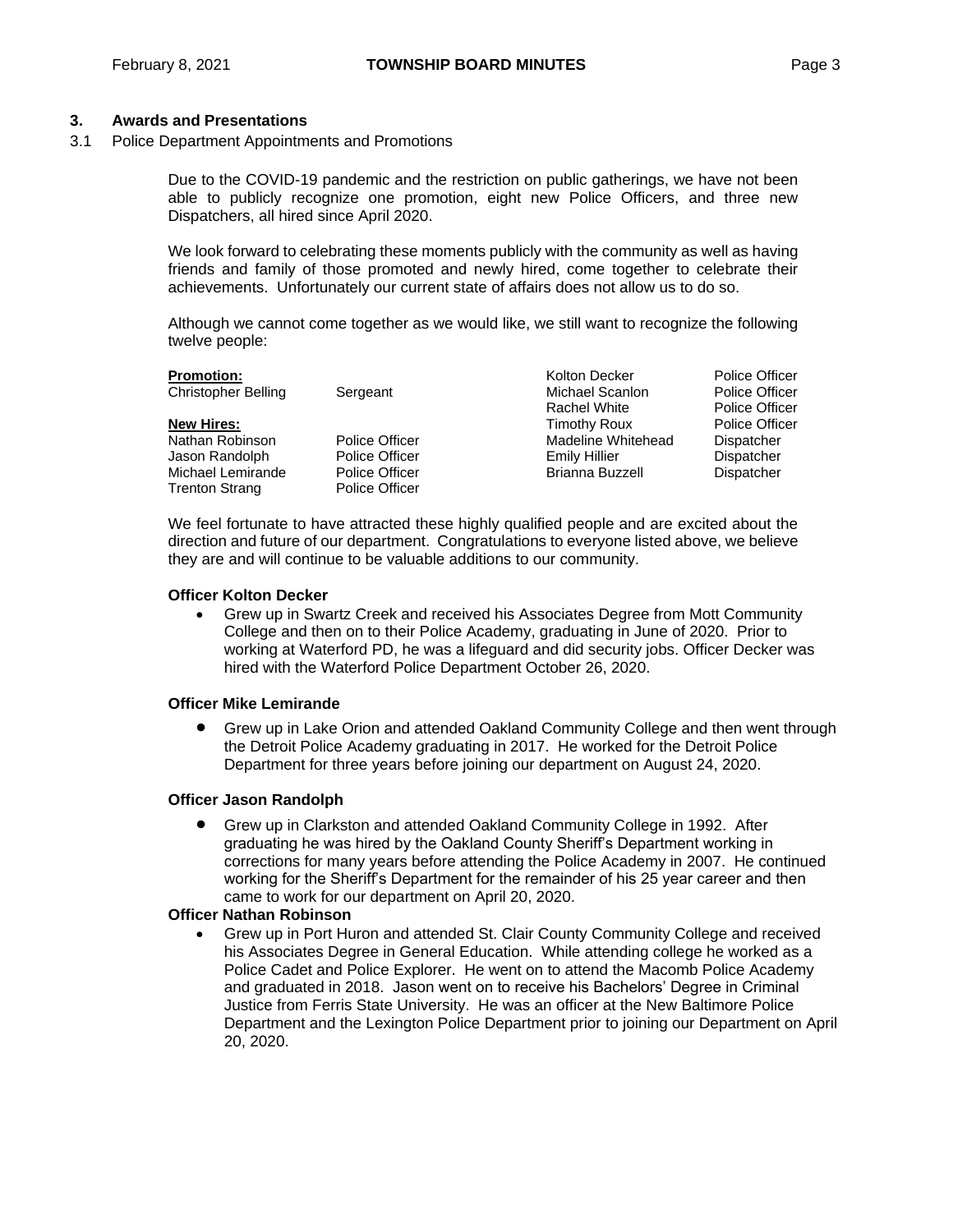## Police Department Appointments and Promotions Continued.

# **Officer Tim Roux**

 Received an Associates' degree in applied science from Mott Community College in Flint. He spent six years as a certified auto technician before attending the Detroit Police Academy in 2018. He spent two years with the Detroit Police Department prior to joining our department on January 4, 2021.

# **Officer Michael Scanlon-Tanla**

 Graduated from Michigan State University with a Bachelors' Degree in History and went on to attend the Oakland Police Academy, graduating in 2020. He grew up oversees and is fluent in Thai. He was joined our department January 4, 2021.

# **Officer Trenton Strang**

 Grew up in Fenton and attended Mott Community College where he received his Associates Degree and then attended the LERTA Police Academy at Mott Community College and graduated in June 2020. He joined our department September 7, 2020.

# **Officer Rachel White**

 Graduated from Macomb Community College with an Associates' Degree in Criminal Justice then went to work as a police service aide at the Eastpointe Police Department before attending the Macomb Police Academy where she graduated from on December 11, 2020. Officer White joined our department on January 4, 2021.

#### **Dispatcher Brianna Buzzell**

 Brianna grew up in Grand Blanc. She attended Baker College from 2014-2017 and went on to start her career with the White Lake Police Department in September 2017 as a dispatcher until she joined the Waterford PD in August of 2020.

#### **Dispatcher Emily Hillier**

 Emily currently resides in Clawson, MI with her two dogs, attended Specs Howard School of Media Arts and worked in the radio industry for the last 6 years. While working as Marketing Director for 3 radio stations, Emily decided that she was going to follow her calling to help people and applied for the dispatch position at Waterford Township and was hired on December 12, 2019.

#### **Dispatcher Madeline Whitehead**

 Madeline comes from a family of first responders, her mom and dad were both firefighters. She went to school at Oakland Community College where she took classes for criminal justice as well as evidence tech. Madeline was hired on November 24, 2019.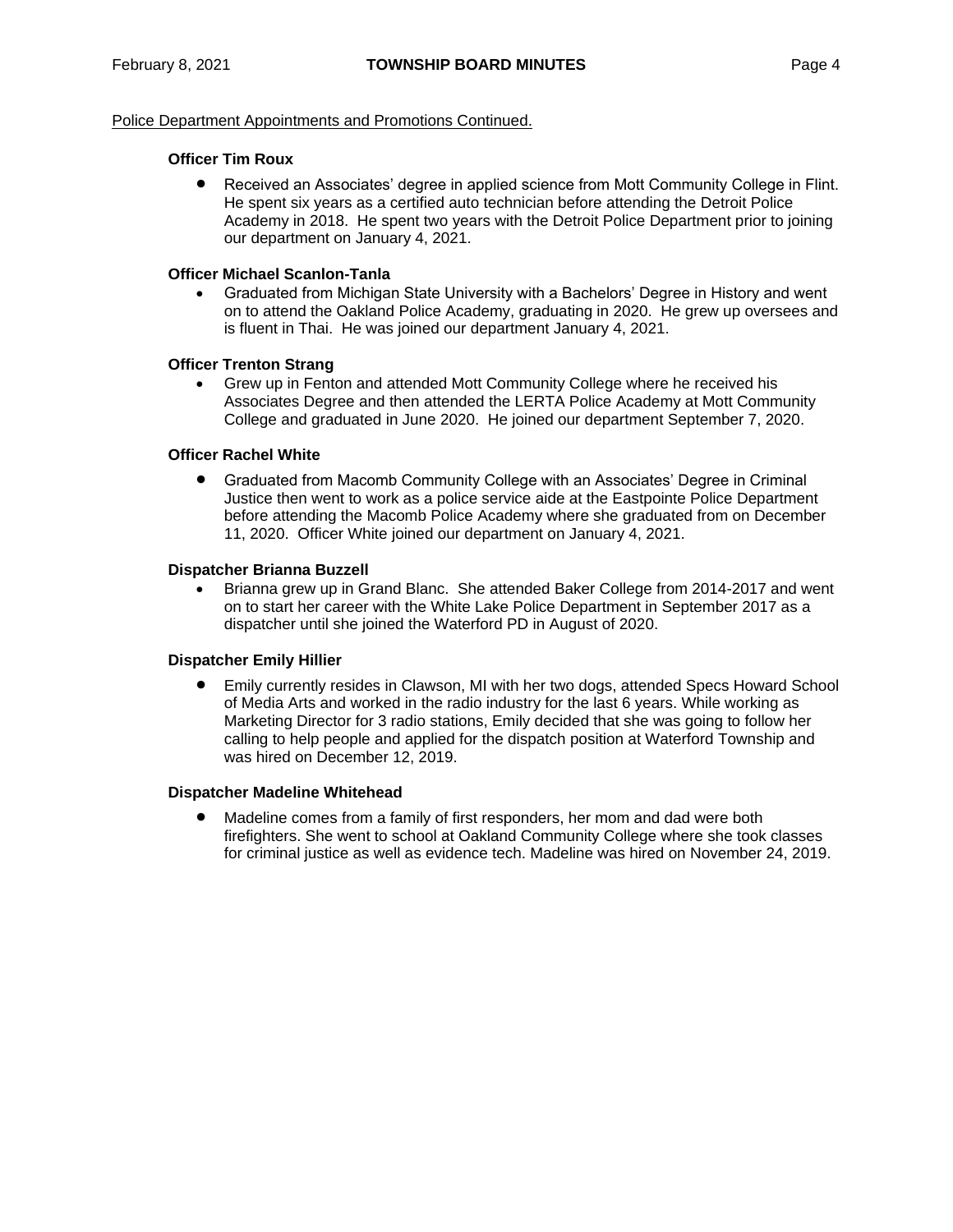# **4. Consent Agenda**

*Board Members may remove items from the Consent Agenda for discussion purposes or for the purpose of voting in opposition. Public comment for items removed from the consent agenda may be received in the same manner immediately following the Consent Agenda.*

- 4.1 January 25, 2021, Meeting Minutes
- 4.2 February 8, 2021, Bill Payment
- 4.3 Receive the Treasurer's Office December 2020 Report
- 4.4 Reappoint Jim Zampol to the Drayton Plains Nature Center Advisory Committee

Moved by Bartolotta, Seconded by Markee, RESOLVED, to approve Consent Agenda items 4.1 through 4.4. A roll call vote was taken.

Ayes: Wall, Markee, Thomas, Bartolotta, Hauswirth, Matsura, and Monohon Nays: None Absent: None

Motion carried unanimously.

# **5. Board Liaison Reports (Verbal)**

#### Trustee Monohon

Trustee Monohon shared information from the January 27, 2021, SEMCOG meeting.

#### Trustee Bartolotta

Trustee Bartolotta shared information from the January 26, 2021, Planning Commission Meeting.

#### Trustee Hauswirth

The Restaurant Relief Program Interlocal Agreement has been submitted in Oakland County in a timely manner.

#### Supervisor Wall

COVID-19 Updates

| 1/25/21 |                     | 48327 | 48328 | 48329 |
|---------|---------------------|-------|-------|-------|
|         | Cases: 1160         |       | 1332  | 1488  |
|         | Deaths: 10          |       | 26.   | 20    |
|         | Current Cases: 1193 |       | 1373  | 1538  |
|         | Deaths: 10          |       | 29    | 20    |

Please be safe, social distance, wear a mask, and use disinfectant. Supervisor Wall encouraged residents to get the vaccine so we are able to get back to a normal life.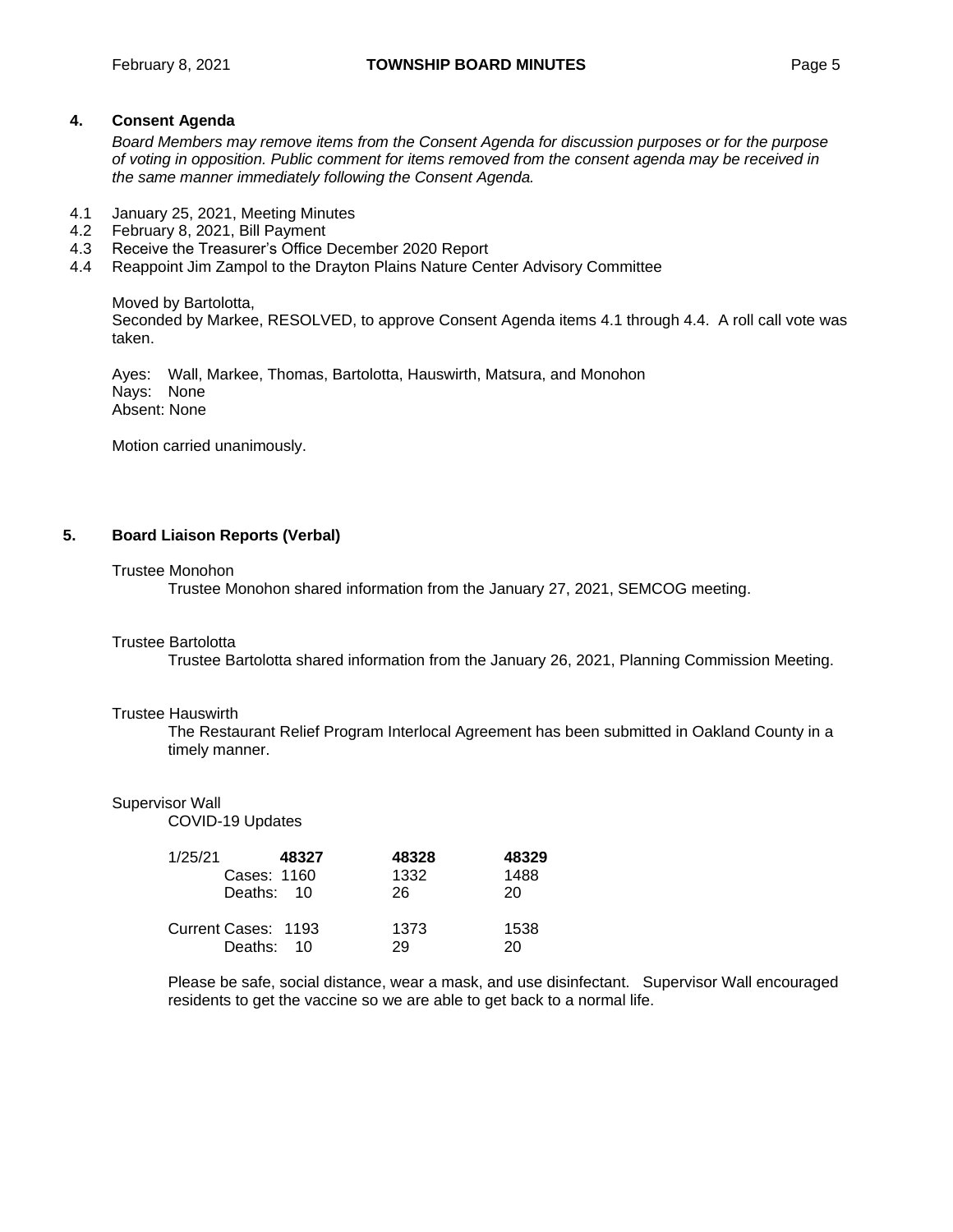# **6. Introduction**

# 6.1 **Proposed Zoning Ordinance 2021-Z-005; Text Amendment Elder Care Facilities in C-3 & C-4**

The following memo was received from Jeffrey Polkowski, Superintendent of Planning and Zoning.

Attached for your review and consideration, please find two (2) proposed Zoning Ordinance Text Amendments.

# **Description**

This ordinance amendment was initiated after a pre-application meeting to discuss a proposed Elder Care facility within the Township. Currently, Elderly Care Facilities are only allowed in the R-M2, Multiple Family Residential District. However, due to the nature, size, and traffic generated by large Elderly Care Facilities, developers have been interested in large commercially zoned properties prominently that are positioned along arterial streets. This has resulted in the long-term practice of rezoning C-3 and C-4 properties into Multiple Family Residential Zoning Districts in a disorganized fashion to accommodate a land use that would already meet the development fabric of the previously existing Commercially Zoned District.

In an attempt to guide responsible multifamily zoning, promote mixed use land uses, and shepherd sustainable urban growth, Township staff recommends allowing Elderly Care Facilities within Commercially Zoned Districts, after a public review and approval by the Planning Commission.

The proposed ordinance amendment would allow for Elderly Care Facilities to be developed in both the C-3, General Business and C-4 Extensive Business Zoning Districts with Special Use Approval. I have attached a map highlighting the affected parcels within the Township.

Section 1-007 of the Zoning Ordinance defines Elder Care Facilities as:

*ELDER CARE FACILITIES. An establishment consisting of a building or group of buildings designed or used in whole or in part to provide for the housing and care of senior citizens, as defined by Public Act 453 of 1976, the Elliott-Larsen Civil Rights Act, as amended. Ancillary areas shall be considered under this Zoning Ordinance as an integral component of elder care*  facilities and be defined as uses and facilities which are not necessarily residential in character *but are essential to the residential function of elder care facilities. Ancillary areas may include but are not limited to: public lobbies, common laundry facilities, tenant interior storage areas, management offices, mail and receiving areas, home health services, meal preparation facilities, common dining areas, maid and linen services, recreation areas, personal grooming services, grocery services, pharmacy services, and banking services. For purposes of this Zoning Ordinance, elder care facilities shall include the following types of facilities:*

- *Assisted Living Facilities. An elder care facility consisting of a group of dwelling units designed for elderly residents who are generally capable of living and caring for themselves independently, with access to ancillary areas.*
- *Convalescent or Skilled Nursing Facilities. An elder care facility consisting of sleeping units, where persons are housed or lodged and are furnished with meals, nursing and/or medical care for three (3) or more persons.*
- *Elder Congregate Care Facilities. An elder care facility providing accommodation for three or more elderly or handicapped persons in sleeping units, with or without kitchen facilities, while providing all other care and services through ancillary areas.*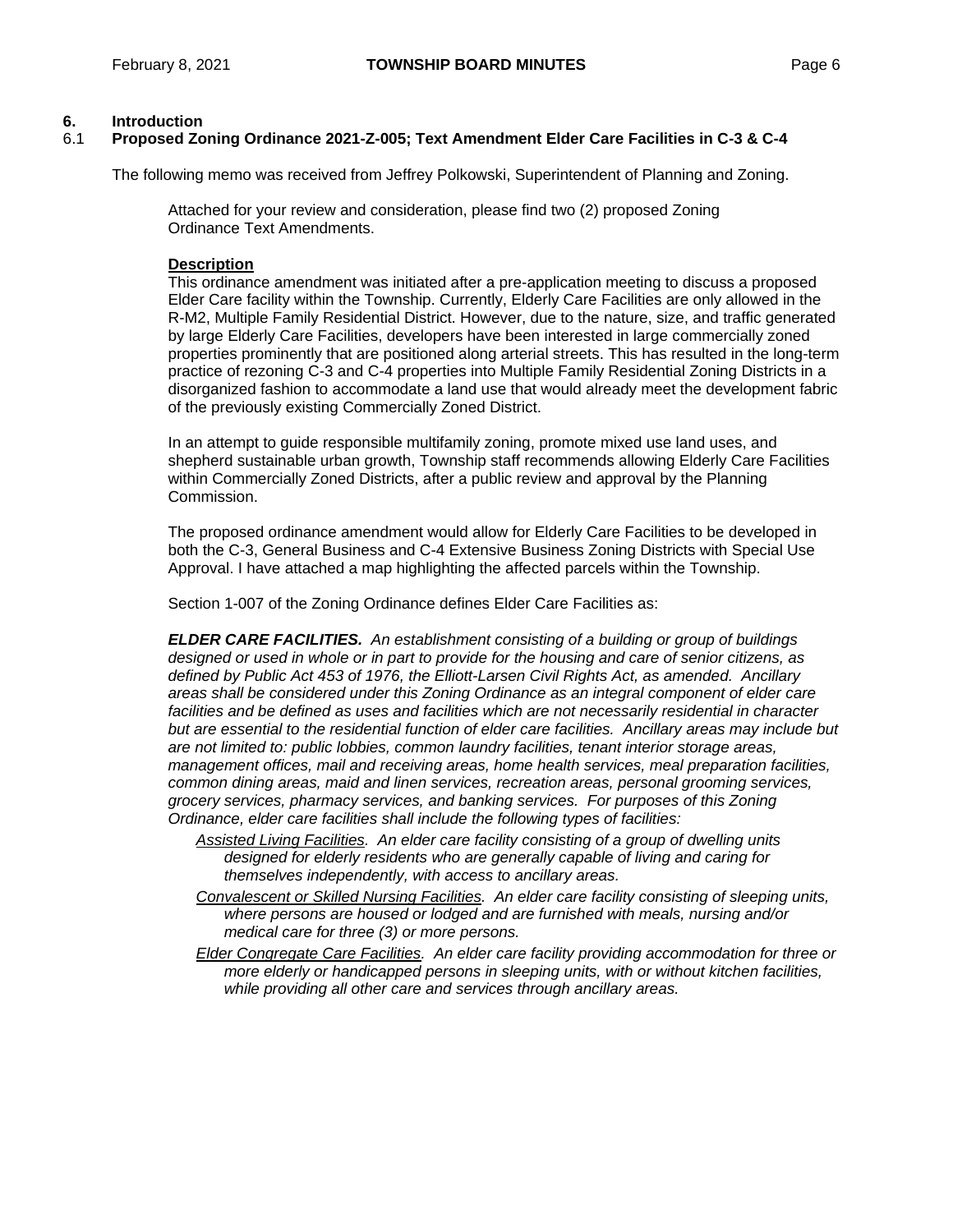# Proposed Zoning Ordinance 2021-Z-005; Text Amendment Elder Care Facilities in C-3 & C-4 Continued.

- *Independent Living Facilities. An elder care facility designed and operated for elderly people in good health who desire and are capable of maintaining independent households. Such housing may provide certain services such as security, housekeeping and recreational and social activities.*
- *Retirement Community Continuing Care Facilities. An elder care facility providing a continuum of accommodations and care, generally including a mixture of assisted living, elder congregate care, and skilled nursing facilities.*

#### **Planning Commission Recommendation and Findings**

The Planning Commission reviewed this proposed Rezoning at the regularly scheduled meeting on January 26, 2021 and resolved unanimously, to forward a favorable recommendation to the Township Board.

# **Motions**

Based upon the Planning Commission's favorable recommendation at the January 26, 2021 regular meeting for this zoning ordinance amendment, should the Board want to consider adopting the proposed ordinance amendment, the appropriate motion would be to introduce the attached Ordinance and schedule it for possible adoption at the February 22, 2021 meeting. However, if the Board does not want to adopt the requested rezoning, the appropriate motion would be to not introduce the Ordinance and deny the rezoning.

Staff will be available at Monday's meeting for any questions on this case. However, if you have any questions in advance of the meeting, please contact this office.

# **STATE OF MICHIGAN**

COUNTY OF OAKLAND CHARTER TOWNSHIP OF WATERFORD

#### ORDINANCE NO. 2021-Z-005

# **TEXT AMENDMENTS TO ZONING ORDINANCE**

An ordinance to amend the Waterford Township Zoning Ordinance No. 135-A (Zoning Ordinance) to amend the Zoning Ordinance by adding Elder Care Facilities to the C-3, General Business and C-4, Extensive Business Districts as a Permitted Use after Special Approval THE CHARTER TOWNSHIP OF WATERFORD ORDAINS:

#### *Section 1 of Ordinance*

Section 3-705.5. Permitted Uses after Special Approval of the Waterford Township Zoning Ordinance for the C-3, General Business District, is amended to include the following:

E. Elder care facilities *(See Elder Care Facilities in Section 1-007).*

#### *Section 2 of Ordinance*

Section 3-706.5. Permitted Uses after Special Approval of the Waterford Township Zoning Ordinance for the C-4, Intensive Business District, is amended to include the following:

H. Elder care facilities *(See Elder Care Facilities in Section 1-007).*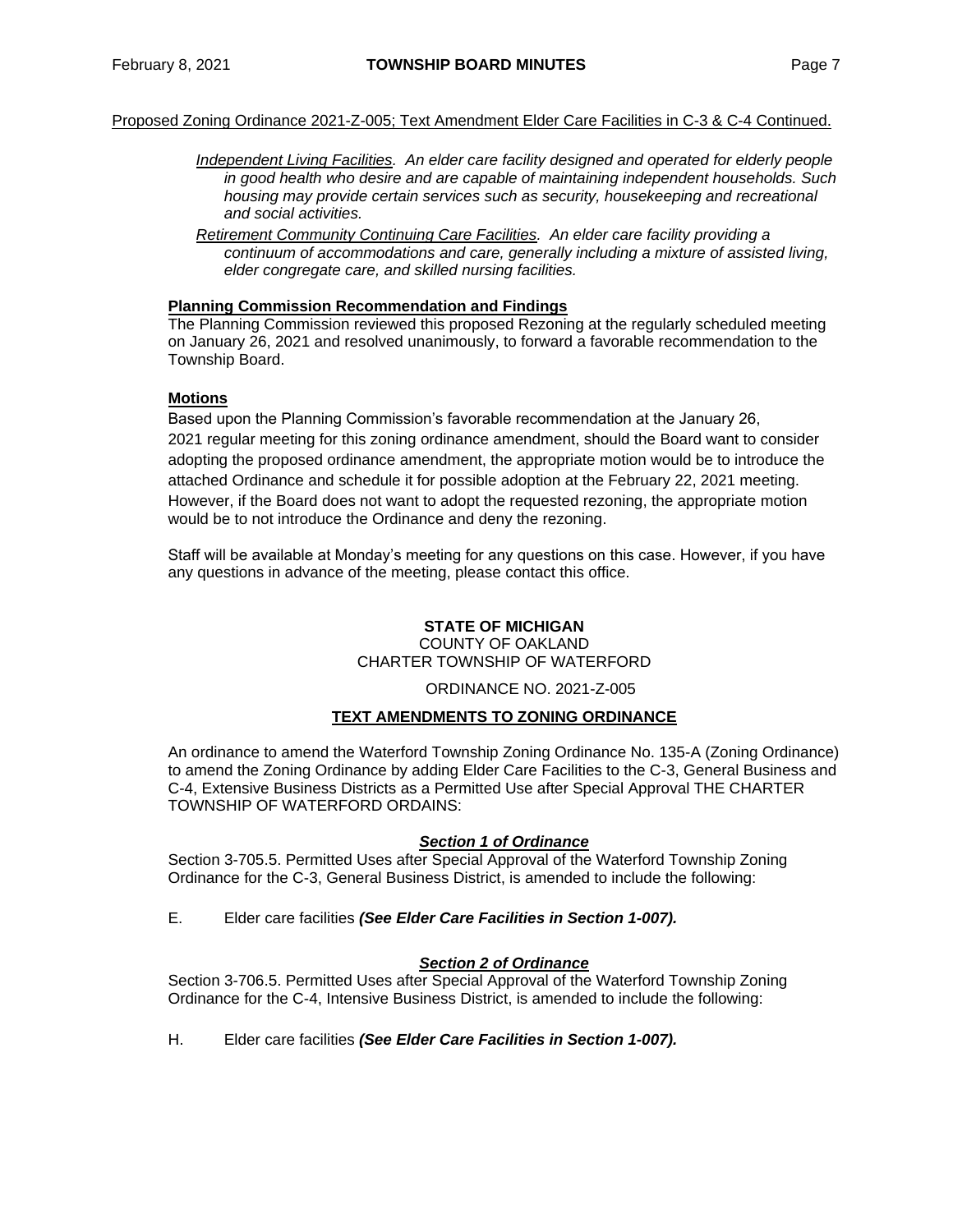Proposed Zoning Ordinance 2021-Z-005; Text Amendment Elder Care Facilities in C-3 & C-4 Continued.

#### *Section 3 of Ordinance*

The effective date of this Ordinance shall be on the  $8<sup>th</sup>$  day after publication, or a later date as provided in the Michigan Zoning Enabling Act for when a petition for voter referendum on this Ordinance and/or a notice of intent to submit such a petition is timely filed with the Township Clerk.

# **CERTIFICATION**

I certify that this Zoning Ordinance Text Amendment was adopted by a majority vote of the members of the Board of Trustees of the Charter Township of Waterford at a meeting duly called and held on  $\sim$  0.221.

Date **Date Contract Contract Contract Contract Contract Contract Contract Contract Contract Contract Contract Contract Contract Contract Contract Contract Contract Contract Contract Contract Contract Contract Contract Co** 

Introduced: Adopted: Published:

Mr. Jeff Polkowski addressed the Board of the Trustees regarding the Text Amendment for Elder Care Facilities.

\_\_\_\_\_\_\_\_\_\_\_\_\_\_\_\_\_\_\_\_\_\_\_ \_\_\_\_\_\_\_\_\_\_\_\_\_\_\_\_\_\_\_\_\_\_\_\_\_\_\_\_\_\_\_

Moved by Bartolotta,

Seconded by Thomas; RESOLVED, to introduce Zoning Ordinance 2021-Z-005; Text Amendment Elder Care Facilities in C-3 & C-4 and schedule it for possible adoption at the February 22, 2021, regular board meeting. A roll call vote was taken.

Ayes: Wall, Markee, Thomas, Bartolotta, Hauswirth, Matsura, and Monohon Nays: None Absent: None

Motion carried unanimously.

#### **6.2 Proposed Zoning Ordinance Text Amendment Ordinance 2021-Z-006; Waterfront Setbacks**

The following memo was received from Jeffrey Polkowski, Superintendent of Planning and Zoning.

Attached for your review and consideration, please find a proposed Zoning Ordinance Text Amendment. This proposed amendment will correct an issue regarding waterfront setbacks that staff has encountered on numerous occasions.

#### **Description**

The historical development pattern of Waterford's lakefront zoning lots is diverse, where many lake shorelines were developed with deeper lakefront yard building setbacks than the minimum required by the Zoning Ordinance. Because of such diversity, establishing a uniform lakefront yard building setback may threaten the established character of lakefront neighborhoods and established open views of the lakefront. In order to protect the established character of lakefront neighborhoods, ensure compatibility with the scale of surrounding homes, and protect established open views of the lakefront, a lakefront setback was established where the shoreline of any new building shall not be less than the average shoreline setback of buildings within two hundred (200) feet in both directions.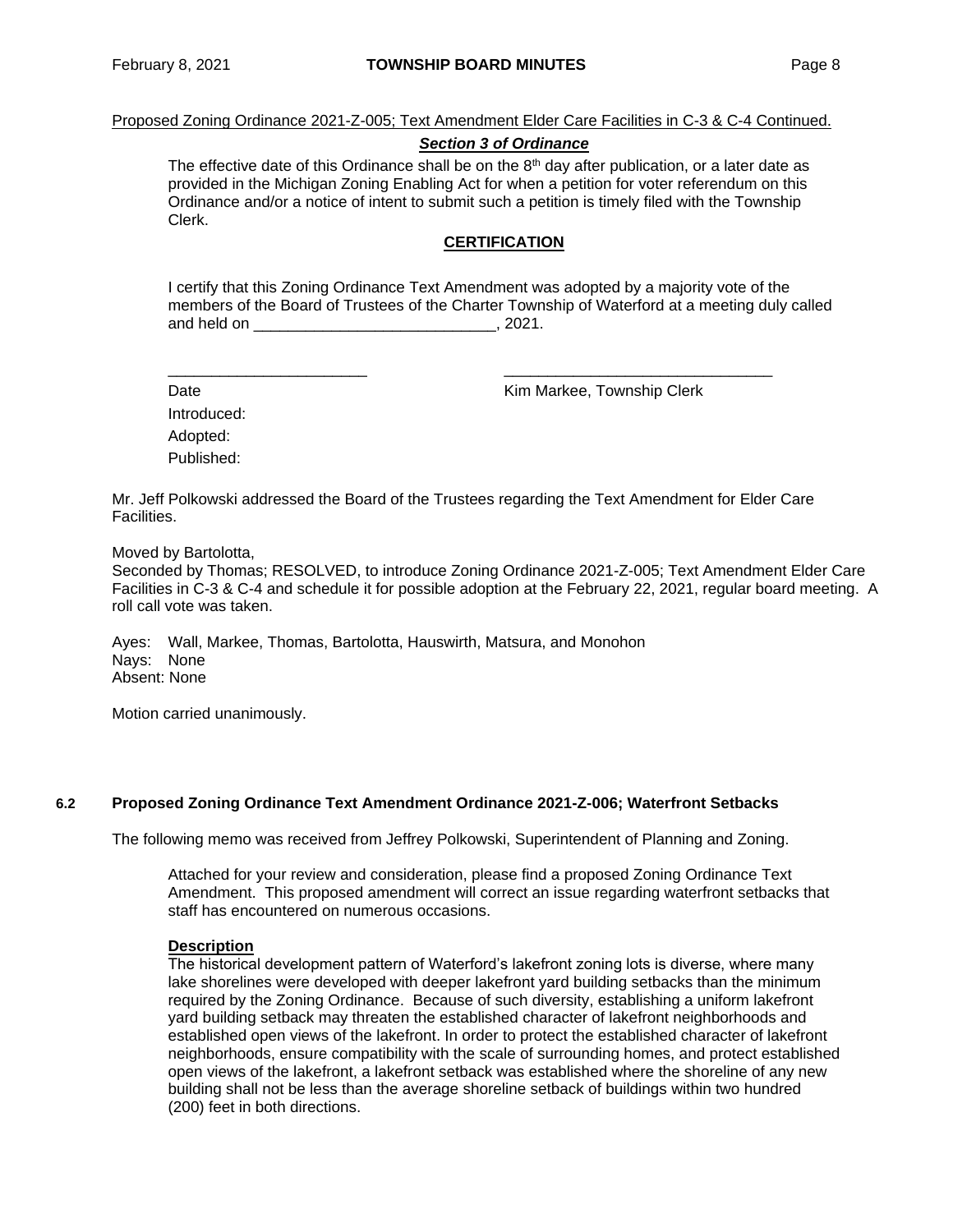# Proposed Zoning Ordinance Text Amendment Ordinance 2021-Z-006; Waterfront Setbacks Continued.

However, because of Section 2-213.2(C) in the Zoning Ordinance, sheds, detached garages, boat houses, and other accessory buildings that are under 8 ft. in height and 80 square feet in lot coverage are exempt from this setback averaging requirement, allowing them to be moved closer to the shoreline.

The Zoning Ordinance, in the current way that it is written, considers accessory buildings as a type of building, and therefor factors them into the calculated lakefront setback made by the average shoreline setback of buildings within two hundred (200) feet in both directions. This proposed ordinance amendment is intended to exclude these accessory buildings with reduced setbacks by factoring in only principal buildings to calculate a waterfront setback for a house.

# **Planning Commission Recommendation and Findings**

The Planning Commission reviewed this proposed Rezoning at the regularly scheduled meeting on January 26, 2021 and resolved unanimously, to forward a favorable recommendation to the Township Board.

# **Motions**

Based upon the Planning Commission's favorable recommendation at the January 26, 2021 regular meeting for this zoning ordinance amendment, should the Board want to consider adopting the proposed ordinance amendment, the appropriate motion would be to introduce the attached Ordinance and schedule it for possible adoption at the February 22, 2021 meeting. However, if the Board does not want to adopt the requested rezoning, the appropriate motion would be to not introduce the Ordinance and deny the rezoning.

Staff will be available at Monday's meeting for any questions on this case. However, if you have any questions in advance of the meeting, please contact this office.

Should you have any questions, please do not hesitate to contact this office.

STATE OF MICHIGAN COUNTY OF OAKLAND CHARTER TOWNSHIP OF WATERFORD

ORDINANCE NO. 2021-Z-006

# **TEXT AMENDMENTS TO ZONING ORDINANCE**

An ordinance to amend the Waterford Township Zoning Ordinance No. 135-A (Zoning Ordinance) to amend the Zoning Ordinance by limiting the building setbacks to the average shoreline setback of principal buildings within two hundred (200) feet in both directions as calculated by the Building Official, except otherwise permitted in the Zoning Ordinance. THE CHARTER TOWNSHIP OF WATERFORD ORDAINS:

#### *Section 1 of Ordinance*

Section 3-901. Footnote 4 of the Waterford Township Zoning Ordinance that lists that lists zoning lot, area, and bulk regulations for waterfront lots, is amended to read as follows:

**Footnote 4** *-* The historical development pattern of Waterford's lakefront zoning lots is diverse, where many lake shorelines were developed with deeper lakefront yard building setbacks than the minimum required by the Zoning Ordinance. Because of such diversity, establishing a uniform lakefront yard building setback may threaten the established character of lakefront neighborhoods and established open views of the lakefront. In order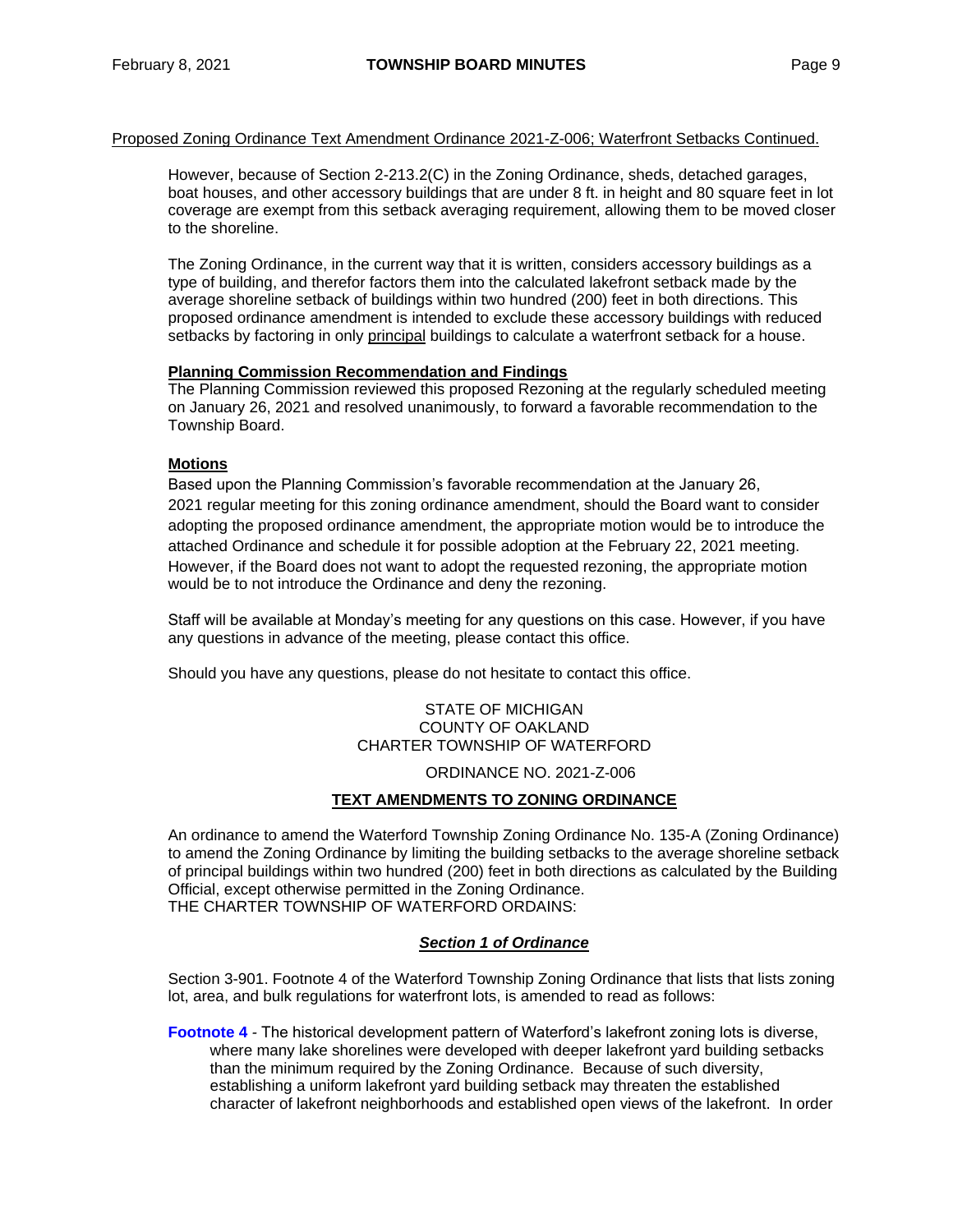# Proposed Zoning Ordinance Text Amendment Ordinance 2021-Z-006; Waterfront Setbacks Continued.

to protect the established character of lakefront neighborhoods, ensure compatibility with the scale of surrounding homes, and protect established open views of the lakefront, the setback from the shoreline of any building erected after the effective date of this Zoning Ordinance shall not be less than the average shoreline setback of principal buildings within two hundred (200) feet in both directions, as calculated by the Building Official, except as otherwise permitted by this Zoning Ordinance (Please also refer to *Figure VII-66* on Page VII-35 in **Article VII**).

#### *Section 2 of Ordinance*

The effective date of this Ordinance shall be on the  $8<sup>th</sup>$  day after publication, or a later date as provided in the Michigan Zoning Enabling Act for when a petition for voter referendum on this Ordinance and/or a notice of intent to submit such a petition is timely filed with the Township Clerk.

#### **CERTIFICATION**

I certify that this Zoning Ordinance Text Amendment was adopted by a majority vote of the members of the Board of Trustees of the Charter Township of Waterford at a meeting duly called and held on \_\_\_\_\_\_\_\_\_\_\_\_\_\_\_\_\_\_\_\_\_\_\_\_\_\_\_\_\_\_\_\_\_\_, 2021.

Date **Date Contract Contract Contract Contract Contract Contract Contract Contract Contract Contract Contract Contract Contract Contract Contract Contract Contract Contract Contract Contract Contract Contract Contract Co** 

Introduced: Adopted: Published:

Mr. Jeff Polkowski addressed the Board of the Trustees regarding the Text Amendment for Waterfront Setbacks.

\_\_\_\_\_\_\_\_\_\_\_\_\_\_\_\_\_\_\_\_\_\_\_ \_\_\_\_\_\_\_\_\_\_\_\_\_\_\_\_\_\_\_\_\_\_\_\_\_\_\_\_\_\_\_

Moved by Markee,

Seconded by Monohon, RESOLVED, to introduce Zoning Ordinance Text Amendment Ordinance 2021-Z-006; Waterfront Setbacks and schedule it for possible adoption at the February 22, 2021, regular board meeting.A roll call vote was taken.

Ayes: Wall, Markee, Thomas, Bartolotta, Hauswirth, Matsura, and Monohon Nays: None Absent: None

Motion carried unanimously.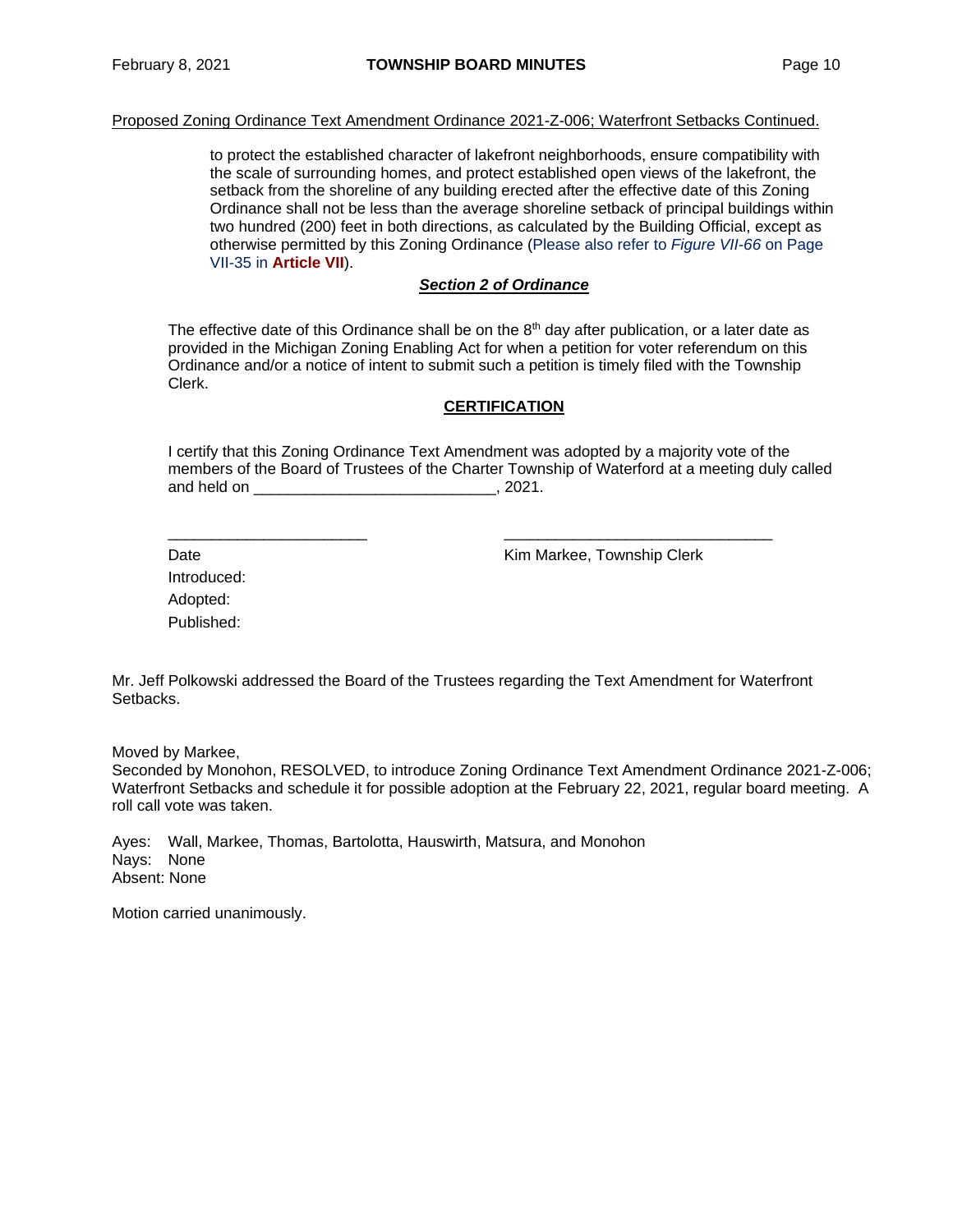# **7 New Business**

# **7.1 2021 Drinking Water Production Well Maintenance Services Contract**

The following agreement was presented by Frank Fisher, DPW Engineering Superintendent.

Please see the attached proposal from Peerless Midwest to perform maintenance and rehabilitative services on several Waterford Township drinking water production wells and well pumps. Included with the report is the annual inspection report of all the water production wells.

A brief description of each proposed maintenance task is given in the table below:

| Task           | Description                                                     | <b>Estimated Cost</b> |
|----------------|-----------------------------------------------------------------|-----------------------|
|                | Well 5-3, David K, Overhauling of well pump and motor           | \$47,180.00           |
| 2              | Well 24-1, Marion, Cleaning of well                             | \$28,000.00           |
| 3              | Well 25-1, Donelson Park, Cleaning of well                      | \$28,000.00           |
| $\overline{4}$ | Well 31-6, Hess-Hathaway, Cleaning of well and pump switch with | \$69,500.00           |
|                | $16 - 5$                                                        |                       |
|                | <b>Not to Exceed Total</b>                                      | \$172,680.00          |

Peerless Midwest is an approved Waterford Township Single Source for well service and maintenance work since 2009. The yearly well inspection and maintenance activities are critical in being able to effectively and efficiently deliver safe drinking water, while also meeting the State of Michigan requirements for well maintenance and capacity capabilities.

This is annual budgeted well maintenance item.

**Requested Board Action Approve Peerless Midwest Well Service Contract for 2021 from the Water & Sewer 59041-92230 Account Not to Exceed \$172,680.00**

Mr. Russell Williams and Mr. Frank Fisher addressed the Board regarding the Midwest Well Service Contract and answered the Board of Trustees questions.

Moved by Markee,

Seconded by Bartolotta; RESOLVED, to approve Peerless Midwest Well Service Contract for 2021 utilizing funds form Water & Sewer account number 59041-92230 with a not-to-exceed amount of \$172,680.00. A roll call vote was taken.

Ayes: Wall, Markee, Thomas, Bartolotta, Hauswirth, Matsura, and Monohon Nays: None Absent: None

Motion carried unanimously.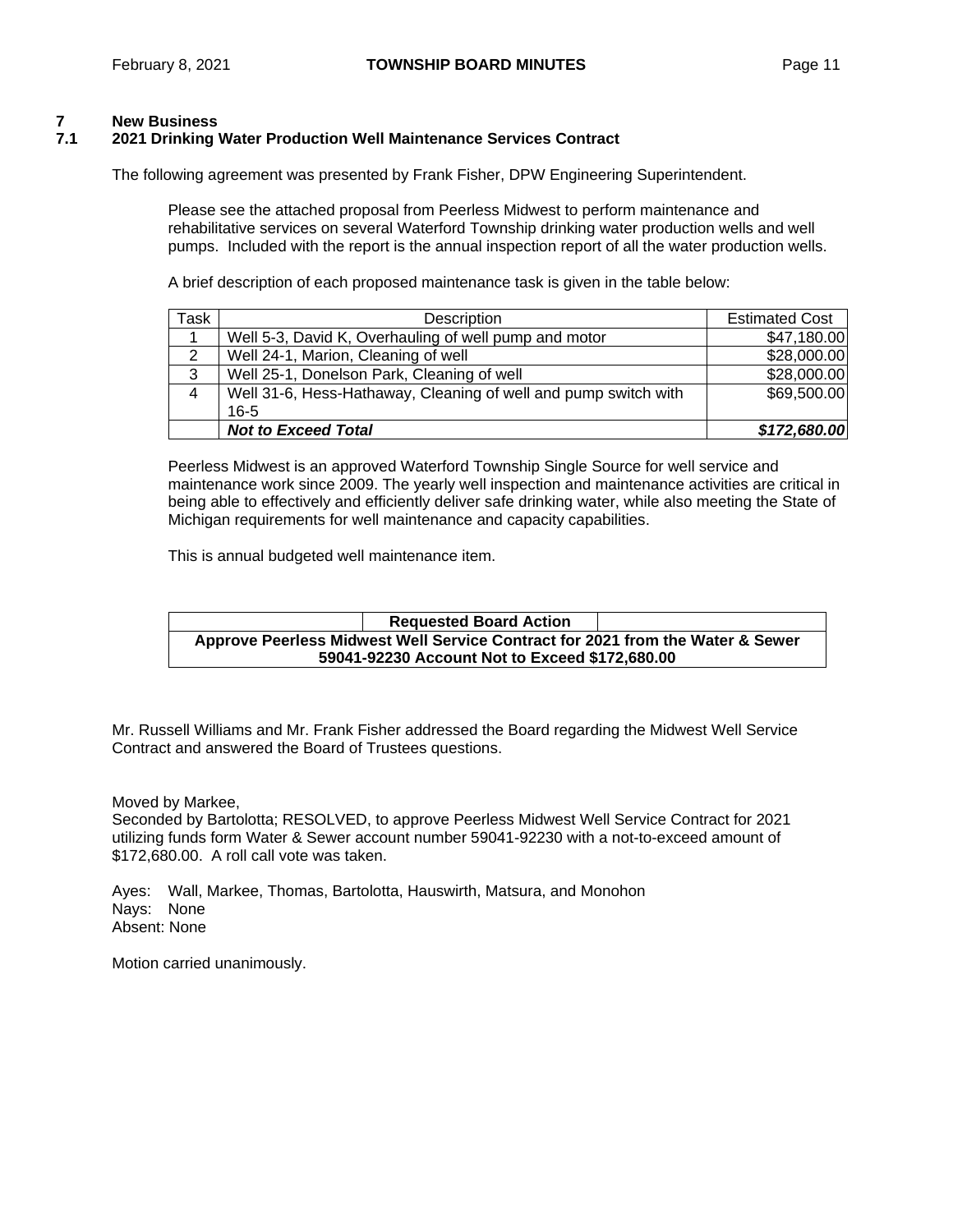# **7.2 Water Treatment Plant 25-2 Filter Media Replacement Contract Award**

The following agreement was presented by Kristin Goetze, P.E., DPW Engineer.

One of the Township projects listed in the approved FY 2020 Budget and rolled over to the approved FY 2021 budget is the Filter Media Replacement at Water Treatment Plants (WTP). Unlike many communities in southeast Michigan that receive treated water from the Great Lakes Water Authority (GLWA), the Township operates and maintains ten water treatment plants where groundwater from 19 wells is filtered and chemicals are added for disinfection and corrosion control prior to pumping the treated water to the distribution system. The filters at each plant contain media (a type of specialized granular material) that filters the iron from the groundwater.

The Township's consulting engineer, DLZ, Inc., developed the *Bidding Requirements, Conditions of the Contract and Specifications – Charter Township of Waterford Department of Public Works 25-2 Filter Media Replacement* (attached as Appendix A) in 2020. The project was advertised and bids for the project were received on December 22, 2020.

Four bids were received with three being considered qualified bids. DLZ has submitted the bid tabulation and recommendation letter including project experience of the recommended contractor. DLZ's submittal is presented in Appendix B.

An Alternate Item #1 was included in the bid. This item is for completing the surface preparation and painting of the entire interior of the three pressure filter tanks at the treatment plant once the media has been removed. The base bid included surface preparation and painting of 25% of the interior of the filter tanks. The price included in the Recommended Board Actions below assumes that 100% of the interior surface of the tanks will need to be painted. If in fact that is not the case a cost savings of \$36,210.00 plus the 10% contingency of 3,621.00 will be realized.

While previously authorized and approved, it should be noted that DLZ will have Construction Engineering Fees authorized in a not to exceed amount of \$10,150.00. For reference, DLZ's Engineering Services Proposal is included in Appendix C. The Township will also incur an inspection cost from Dixon Engineering for the inspection of the interior of the filter tanks once the media has been removed and again after the surfaces has been painted (for either 25% or full paint application). The inspection costs are expected to exceed \$10,000.00

#### **Recommended Board Actions:**

- 1.) Approve the 25-2 Media Replacement Project with Alternate Item #1 as outlined above for: \$268,078.00 + 10% Contingency of \$26,807.80 for a total of \$294,885.80.
- 2.) Authorize the Township Supervisor to sign, on the Township's behalf, the Contract between Elenis Contracting, LLC and Waterford Township. Appendix A.

| The total Estimated Project cost: | Elenis Contracting, $LLC = $294,885.80$<br>DLZ. Inc.<br>Dixon Engineering | $=$ \$ 10,150.00<br>$=$ \$ 10,000.00 |
|-----------------------------------|---------------------------------------------------------------------------|--------------------------------------|
|                                   |                                                                           | \$315,035.80                         |

Contracts will be paid from the 2021 Budget Line Item 59045-97010.

Mr. Russell Williams addressed the Board regarding the Midwest Well Service Contract and answered the Board of Trustees questions.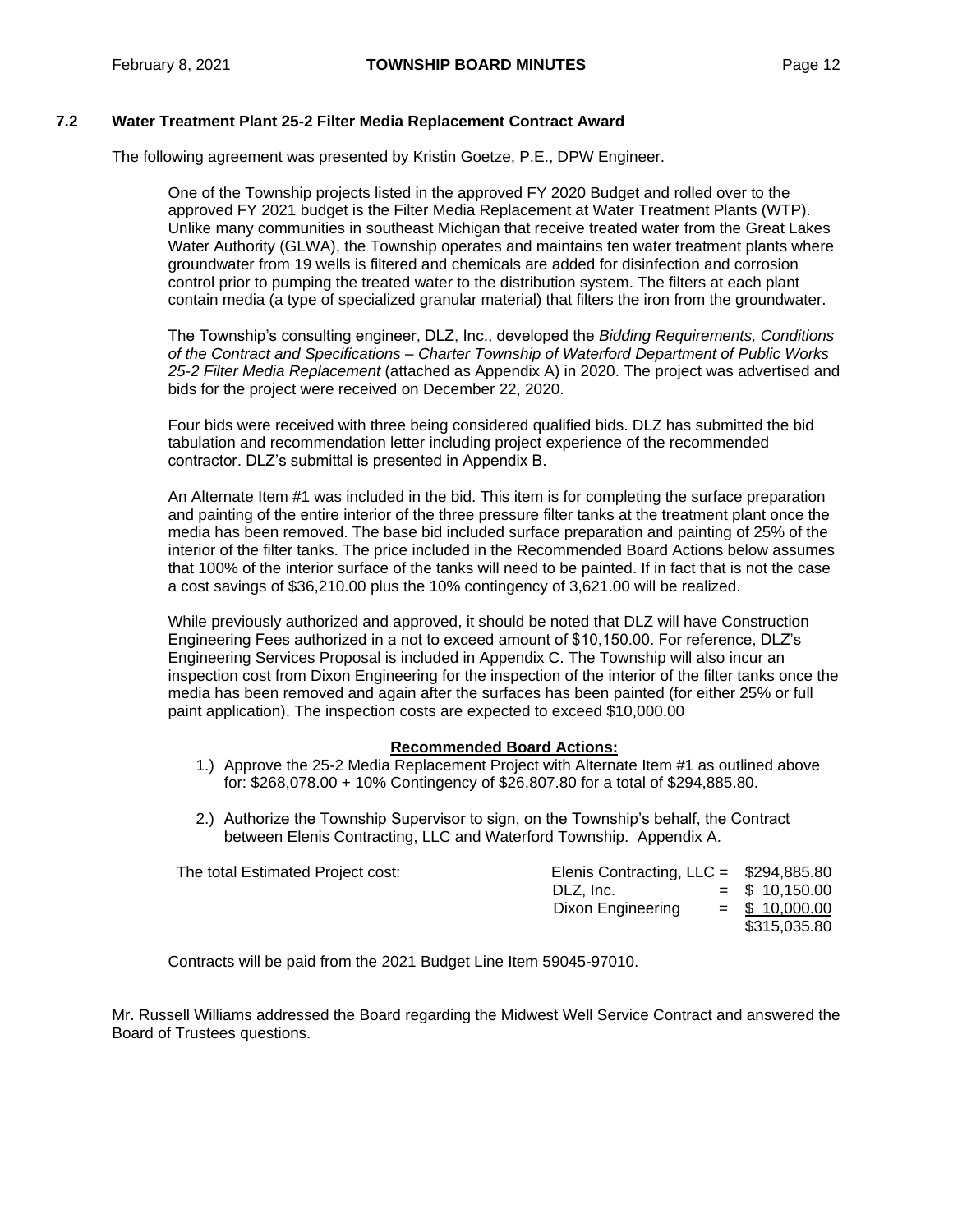Water Treatment Plant 25-2 Filter Media Replacement Contract Award Continued.

Moved by Markee,

Seconded by Monohon; RESOLVED, to approve the 25-2 Media Replacement Project with alternate item #1 as outlined above in the amount of \$268,078.00 + 10% Contingency of \$26,807.80 for a total of \$294,885.80; furthermore, to authorize the Township Supervisor to sign the contract between Elenis Contracting, LLC for an amount of not-to-exceed \$315,035.80 utilizing funds from 59045-97010. A roll call vote was taken.

Ayes: Wall, Markee, Thomas, Bartolotta, Hauswirth, Matsura, and Monohon Nays: None Absent: None

Motion carried unanimously.

# **7.3 Fire Department IT Systems Administrator Position**

The following memo was received by Jared Black, Information Technology Director.

As part of the annual budget request submitted in 2020 for the 2021 budget year, the Information Technology and Fire Departments jointly requested a new IT position partly dedicated to assisting the Fire Department with their IT needs. The occupant of the position is to spend approximately 50% of their time working exclusively for the Fire Department, with the remaining 50% doing work for other Township departments. The position will dual-report to the IT Director and Fire Chief. The proposal was submitted with the IT Department budget request, and budgeting for this was approved by the Township Board in the 2021 Fire Department budget.

The position is budgeted within the Fire Department's budget, but adjustments will be made during the annual Maximus cost allocation study to account for time the employee has spent working on non-Fire Department related tasks and projects.

This position will be in Management at Grade Level 5. This grade level pays between \$53,834 and \$61,907 depending on step level. Beginning step level is to be determined based on an applicant's experience level.

At this time, we would like to proceed with filling this position, and believe that the best course of action is to promote from within the existing IT Department staff, and then back-fill the position vacated by the move.

It is evident to us that the best fit for this position is an existing IT Department employee, Mick Ahrens, currently the Desktop Support Analyst. Mick has been employed with the Township for four years performing work related to PC and laptop hardware and software support, help desk management, printer support, network troubleshooting, and many other related areas. In this position, he has worked with employees in various areas of the Township and has established a good working relationship with the Fire Department, and is familiar with their operations. He has also established good rapport with other Township departments, and has spent a fair amount of time in particular with the Clerk's Office and District Court. In addition to being a very capable IT technician, he is also a licensed HAM Radio operator, and is familiar with the type of radio communications equipment used in the Fire Department. The world of emergency radio communications is rapidly merging with the world of IT, and the occupant of this new position will be expected to support the radio systems in addition to other IT systems. Moreover, both the IT Director and the Fire Department administrative staff have very high confidence level in Mick's abilities and believe him to be the right fit for the job.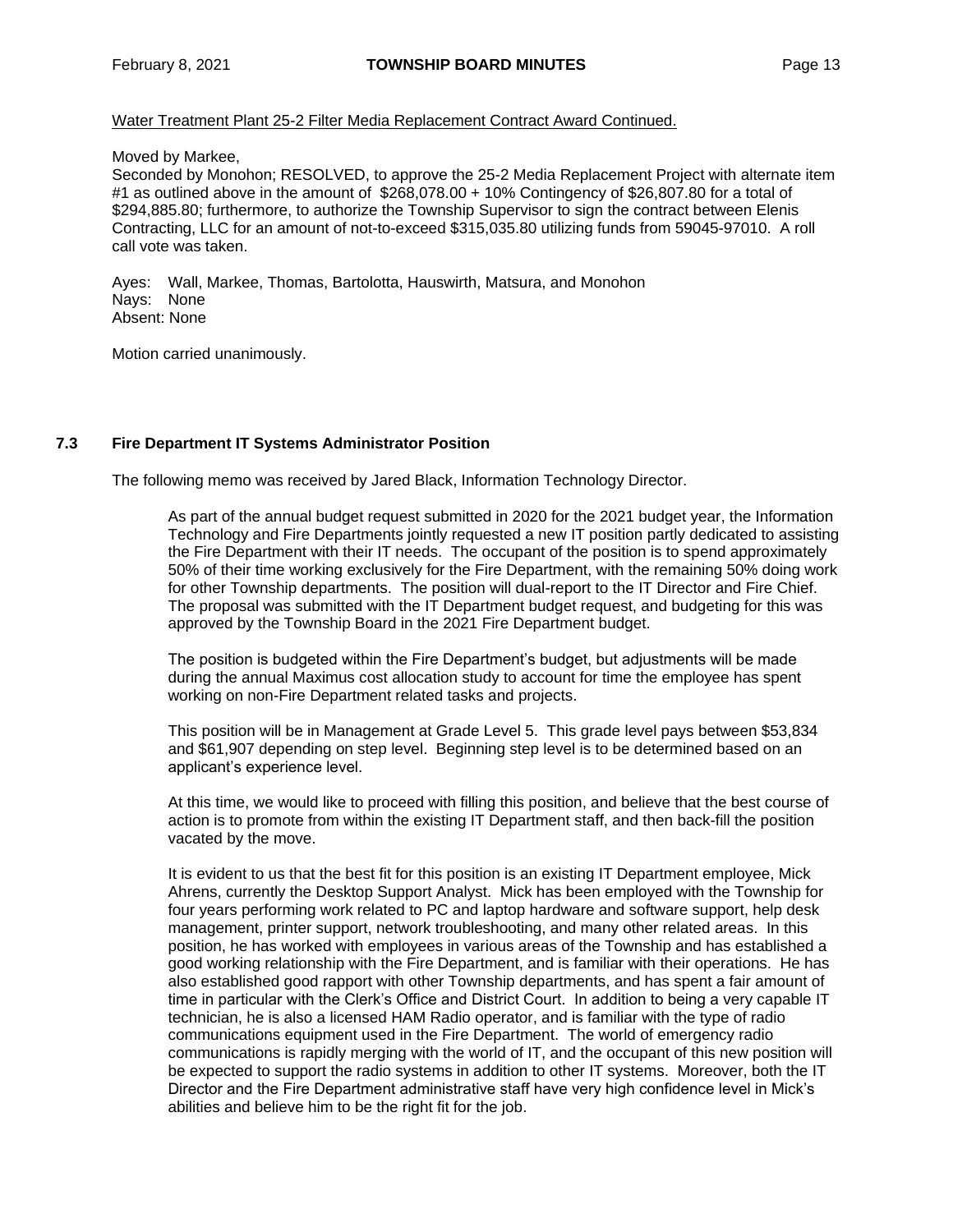## Fire Department IT Systems Administrator Position Continued.

Regarding the Desktop Analyst position that Mick would be vacating by moving to the Fire Department position, the plan would be for the IT Department to back-fill this position with a new employee. The IT Director will follow the procedures defined by the HR Department and Finance group for requisitioning new personnel, following the finalization of Mick's promotion. Mick is currently at Grade level 4, Step 5, which has a \$56,277 annual salary. The new position is Grade level 5, and we would start him at Step 3, which would increase his salary to \$57,870. Following this, there would be a 1 Step-level increase every 6 months until he arrives at Step 5, for a final increase to \$61,907 in a year-and-a-half.

Attached is the new job description as prepared by the HR Department, as well as Mick's current resume. Please feel free to contact either Jared Black or Chief Covey for any questions.

#### Moved by Markee,

Seconded by Bartolotta, RESOLVED, to appoint Mr. Ahrens to the position of IT Systems Administrator starting at a Grade 5, Step 3, increasing every 6 months until a Grade 5, Step 5 is reached. A roll call vote was taken.

Ayes: Wall, Markee, Thomas, Bartolotta, Hauswirth, Matsura, and Monohon Nays: None Absent: None

Motion carried unanimously.

#### **7.4 High Intensity Drug Trafficking (HIDTA) Sub-Recipient Agreement**

The following memo was received from Police Chief Scott Underwood.

Please find the above described agreement and resolution for your review and approval. As a result of cooperation and membership with the Oakland County Narcotics Enforcement Team (NET), we are fortunate to participate in this grant opportunity.

As a sub-recipient of this federal grant we will recover up to \$5,250.00 in qualifying overtime costs for the Officer we have assigned to NET.

We have participated in this grant opportunity each year that our personnel have been assigned to NET. We respectfully request this honorable body approve this agreement by resolution as requested.

If you have any questions, please don't hesitate to contact me.

# **CHARTER TOWNSHIP OF WATERFORD OAKLAND COUNTY, MICHIGAN**

**PROGRAM YEAR 2021 HIGH INTENSITY DRUG TRAFFICKING AREA (HIDTA) SUBRECIPIENT AGREEMENT BETWEEN THE COUNTY OF OAKLAND AND TOWNSHIP OF WATERFORD**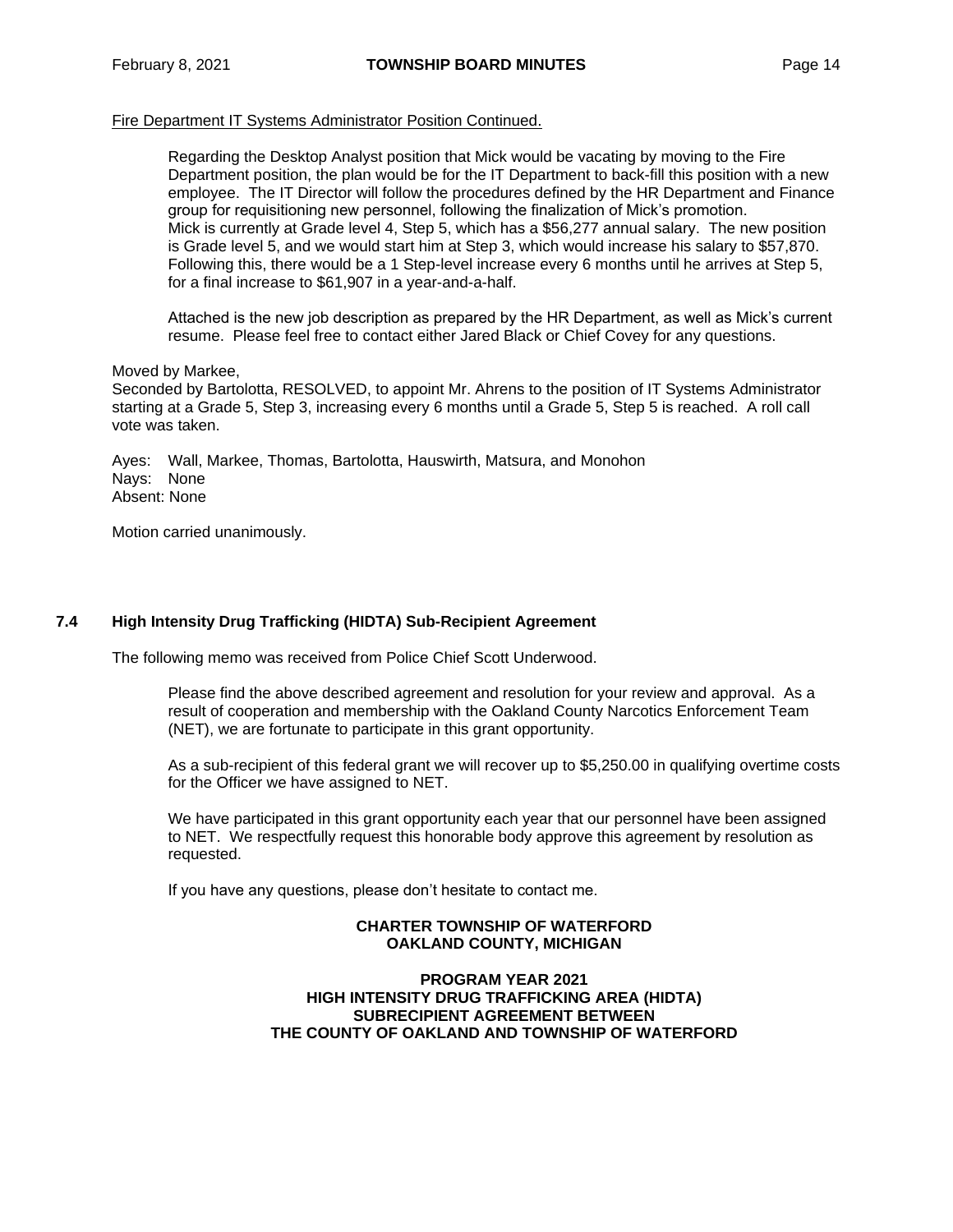High Intensity Drug Trafficking (HIDTA) Sub-Recipient Agreement Continued.

#### **RESOLUTION**

**WHEREAS,** the Charter Township of Waterford and the County of Oakland will enter into an Agreement for the purpose of delineating their relations and responsibilities regarding the County's use of Grant Funds to reimburse the Township for overtime expenses incurred related to its participation in the County's Narcotic Enforcement Team (N.E.T.); and

**WHEREAS**, the N.E.T. is a multi-jurisdictional drug enforcement task force under the direction and supervision of the Oakland County Sheriff's Office; and.

**WHEREAS**, Oakland County submitted an Initiative Description and Budget Proposal to the Executive Board for Michigan High Intensity Drug Trafficking Area (HIDTA) to grant N.E.T. an award of \$135,000 for program year 2021; and

**WHEREAS**, Oakland County, as the legal entity that administers N.E.T., has the authority to allocate a portion of the Grant funds for N.E.T. to reimburse Waterford Township for qualifying overtime costs subject to the terms and conditions of the Agreement.

**NOW, THEREFORE, BE IT RESOLVED,** that the Charter Township of Waterford Board of Trustees approves the Subrecipient Agreement between the County of Oakland and the Charter Township of Waterford, for the High Intensity Drug Trafficking Area (HIDTA), subject to all the terms and conditions, January 1, 2021 through December 31, 2021.

**BE IT FUTHER RESOLVED,** that the Charter Township of Waterford Board of Trustees authorizes Supervisor Gary Wall to sign all documents necessary in finalizing Agreement.

AYES: NAYES: ABSENT: **CERTIFICATION**

I, Kim Markee, Township Clerk of the Charter Township of Waterford, County of Oakland, Michigan, do hereby certify the foregoing is a true and correct copy of a resolution adopted by the Board at their regular meeting held on the \_\_\_ day of \_\_\_\_\_\_\_\_, 2021.

> \_\_\_\_\_\_\_\_\_\_\_\_\_\_\_\_\_\_\_\_\_\_\_\_\_\_\_\_\_\_\_ Kim Markee, Township Clerk

Chief Underwood addressed the Board of Trustees and discussed the High Intensity Drug Trafficking

Moved By Markee,

Seconded By Matsura; RESOLVED, To approve the Program Year 2021, High Intensity Drug Trafficking Area (HIDTA) Subrecipient Agreement Between the County of Oakland and Township of Waterford Resolution; furthermore, to receive the \$5,250.00 to cover the overtime costs for our Officer's support in the program.. A roll call vote was taken.

Ayes: Wall, Markee, Thomas, Bartolotta, Hauswirth, Matsura, and Monohon Nays: None Absent: None

Motion carried unanimously.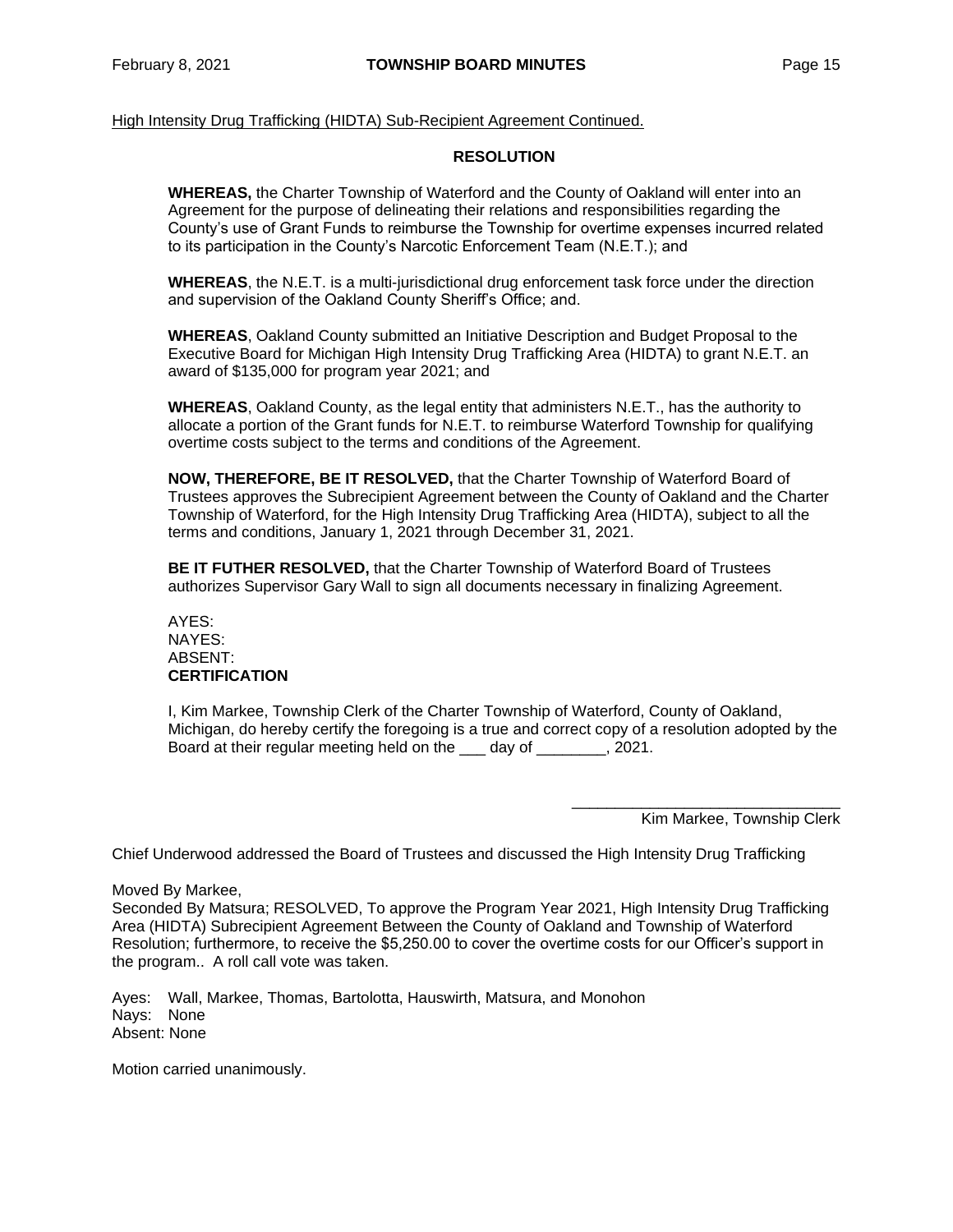# **7.5 Public Comments limited to Three (3) Minutes per Speaker**

Attorney Gary Dovre introduced Joellen Shortley as a new Attorney at Rosati, Schultz, and Joppich, and Amstbuechler. Ms. Shortley served as Corporation Counsel for many years, and they are excited she has joined their firm. They are happy that she has municipality experience which should be helpful when working with local governments.

# **ADJOURNMENT**

Moved by Bartolotta, Seconded by Markee, RESOLVED, to adjourn the meeting at 6:50 p.m. A roll call vote was taken.

Ayes: Wall, Markee, Thomas, Bartolotta, Hauswirth, Matsura, and Monohon Nays: None Absent: None

Motion carried unanimously.

Kim Markee, Clerk

Gary Wall, Supervisor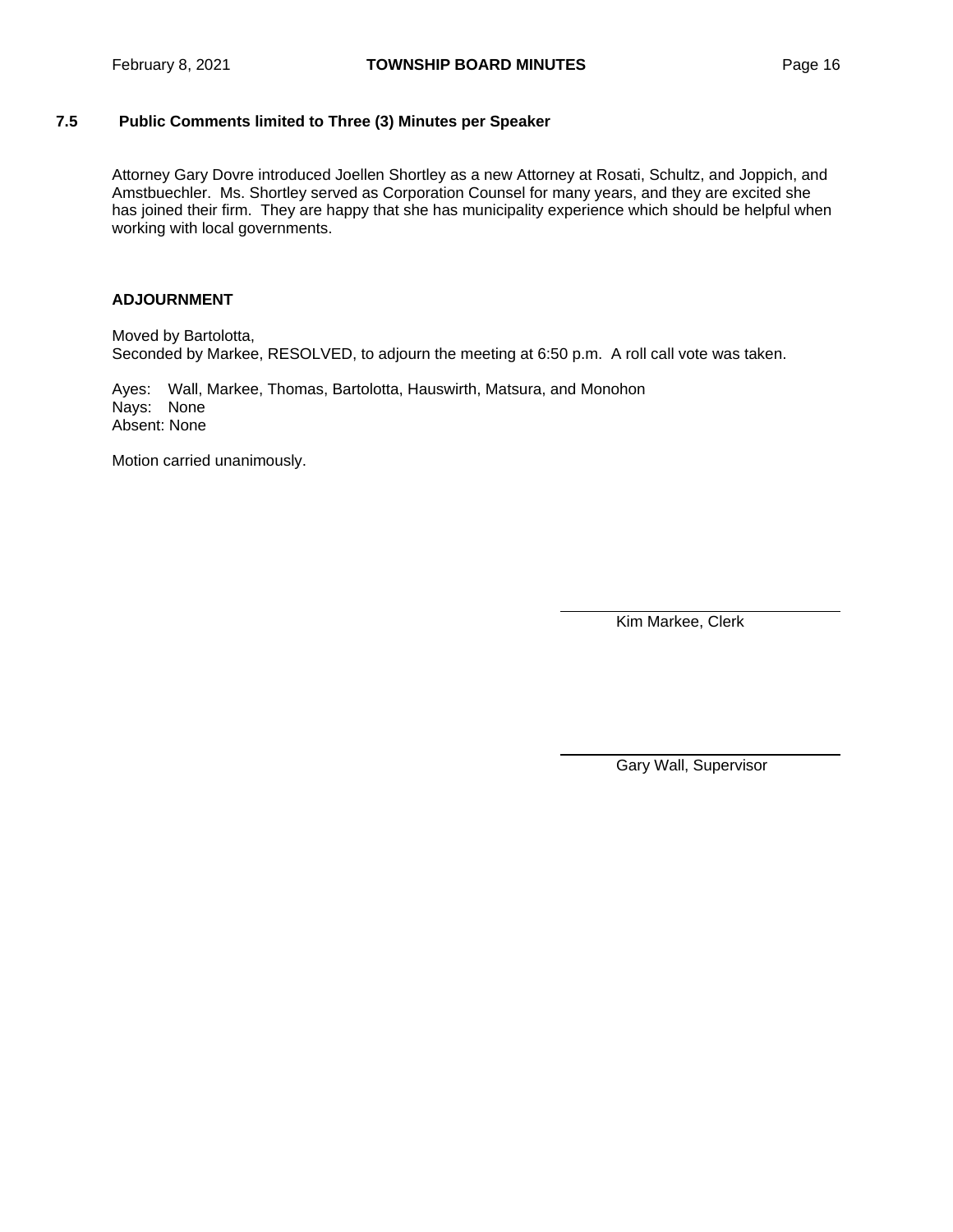| 02/03/2021 13:33 | WATERFORD TOWNSHIP               |
|------------------|----------------------------------|
| llievois         | AP CHECK RECONCILIATION REGISTER |

apchkrcn

#### FOR: Uncleared

| CHECK # CHECK DATE TYPE                   | VENDOR NAME |                                                            | UNCLEARED | CLEARED BATCH CLEAR DATE |  |  |
|-------------------------------------------|-------------|------------------------------------------------------------|-----------|--------------------------|--|--|
|                                           |             |                                                            |           |                          |  |  |
|                                           |             | 293693 02/08/2021 PRINTED 011016 GREAT LAKES ACE HARDWARE  | 61.30     |                          |  |  |
| 293694 02/08/2021 PRINTED 011021 ADI      |             |                                                            | 253.55    |                          |  |  |
|                                           |             | 293695 02/08/2021 PRINTED 011730 ARROW PRINTING            | 885.70    |                          |  |  |
|                                           |             | 293696 02/08/2021 PRINTED 013537 SCHMIDT, ISGRIGG, ANDERSO | 725.36    |                          |  |  |
|                                           |             | 293697 02/08/2021 PRINTED 013665 APOLLO FIRE EQUIPMENT CO  | 2,389.84  |                          |  |  |
|                                           |             | 293698 02/08/2021 PRINTED 013685 APPLIED IMAGING           | 214.26    |                          |  |  |
|                                           |             | 293699 02/08/2021 PRINTED 013764 SANDRA ASPINALL           | 281.34    |                          |  |  |
|                                           |             | 293700 02/08/2021 PRINTED 014474 ALCOHOL DRUG ADMINISTRATI | 1,407.00  |                          |  |  |
|                                           |             | 293701 02/08/2021 PRINTED 021079 BAKER & TAYLOR BOOKS      | 741.45    |                          |  |  |
|                                           |             | 293702 02/08/2021 PRINTED 021380 BILLS PLBG & SEWER SERV I | 148.00    |                          |  |  |
|                                           |             | 293703 02/08/2021 PRINTED 023460 BLACKSTONE AUDIO, INC     | 511.96    |                          |  |  |
|                                           |             | 293704 02/08/2021 PRINTED 023592 BOSTICK TRUCK CENTER LLC  | 54.45     |                          |  |  |
|                                           |             | 293705 02/08/2021 PRINTED 041192 CDW GOVERNMENT INC        | 337.14    |                          |  |  |
|                                           |             | 293706 02/08/2021 PRINTED 043202 CENTER POINT LARGE PRINT  | 27.71     |                          |  |  |
|                                           |             | 293707 02/08/2021 PRINTED 043335 CHEMSEARCH                | 1,254.63  |                          |  |  |
|                                           |             | 293708 02/08/2021 PRINTED 043604 CONTRACTORS CONNECTION    | 1,197.50  |                          |  |  |
|                                           |             | 293709 02/08/2021 PRINTED 043952 CYNERGY PRODUCTS          | 4,250.00  |                          |  |  |
|                                           |             | 293710 02/08/2021 PRINTED 051440 DLT SOLUTIONS LLC         | 2,721.30  |                          |  |  |
|                                           |             | 293711 02/08/2021 PRINTED 051445 DLZ MICHIGAN, INC         | 10,222.25 |                          |  |  |
|                                           |             | 293712 02/08/2021 PRINTED 053389 LUNGHAMER GMC INC         | 728.30    |                          |  |  |
|                                           |             | 293713 02/08/2021 PRINTED 053756 DRUG SCREENS PLUS         | 132.00    |                          |  |  |
|                                           |             | 293714 02/08/2021 PRINTED 053867 DUBOIS CHEMICALS INC      | 350.00    |                          |  |  |
|                                           |             | 293715 02/08/2021 PRINTED 064008 ELECTRONIC MONITORING SYS | 465.75    |                          |  |  |
|                                           |             | 293716 02/08/2021 PRINTED 083373 FIRESTONE TIRE & SERV CTR | 2,228.40  |                          |  |  |
|                                           |             | 293717 02/08/2021 PRINTED 091835 GUNNERS METERS & PARTS IN | 1,335.00  |                          |  |  |
|                                           |             | 293718 02/08/2021 PRINTED 093025 GALE/CENGAGE LEARNING     | 83.37     |                          |  |  |
|                                           |             | 293719 02/08/2021 PRINTED 093565 GOODYEAR AUTO SERV CTR    | 278.20    |                          |  |  |
|                                           |             | 293720 02/08/2021 PRINTED 093565 GOODYEAR AUTO SERV CTR    | 429.00    |                          |  |  |
| 293721 02/08/2021 PRINTED 093705 GRAINGER |             |                                                            | 5,866.90  |                          |  |  |
|                                           |             | 293722 02/08/2021 PRINTED 093833 GUARDIAN ENVIRONMENTAL SE | 290.00    |                          |  |  |
|                                           |             | 293723 02/08/2021 PRINTED 103143 HALLAHAN & ASSOCIATES, PC | 1,200.00  |                          |  |  |
|                                           |             | 293724 02/08/2021 PRINTED 113542 INGRAM LIBRARY SERVICES   | 81.77     |                          |  |  |
|                                           |             | 293725 02/08/2021 PRINTED 113551 NICHOLS PAPER & SUPPLY CO | 672.62    |                          |  |  |
|                                           |             | 293726 02/08/2021 PRINTED 113591 INNOVYZE INCORPORATED     | 20,998.00 |                          |  |  |
|                                           |             | 293727 02/08/2021 PRINTED 121003 POWER PLAN                | 150.59    |                          |  |  |
|                                           |             | 293728 02/08/2021 PRINTED 121011 J&B MEDICAL SUPPLY        | 5,856.05  |                          |  |  |
|                                           |             | 293729 02/08/2021 PRINTED 141440 K&K MAINTENANCE           | 82.00     |                          |  |  |
|                                           |             | 293730 02/08/2021 PRINTED 143233 KENNEDY INDUSTRIES INC    | 7.792.00  |                          |  |  |
|                                           |             | 293731 02/08/2021 PRINTED 151011 LTM AUTO TRUCK AND TRAILE | 133.00    |                          |  |  |
|                                           |             | 293732 02/08/2021 PRINTED 151013 SF MOBILE VISION, INC     | 4,000.00  |                          |  |  |
|                                           |             | 293733 02/08/2021 PRINTED 153367 LIBRARY NETWORK, THE      | 19.95     |                          |  |  |
|                                           |             | 293734 02/08/2021 PRINTED 153601 LOCKSMITH AROUND THE CLOC | 390.00    |                          |  |  |
|                                           |             | 293735 02/08/2021 PRINTED 161075 JUDITH M MALINOWSKI LLP C | 300.00    |                          |  |  |
|                                           |             | 293736 02/08/2021 PRINTED 161570 MONTGOMERY & SONS INC     | 810.51    |                          |  |  |
| 293737 02/08/2021 PRINTED 163270 METCOM   |             |                                                            | 144.66    |                          |  |  |
|                                           |             | 293738 02/08/2021 PRINTED 163508 FERGUSON WATERWORKS #3386 | 17,937.81 |                          |  |  |
|                                           |             | 293739 02/08/2021 PRINTED 163858 TYLER BUSINESS FORMS      | 249.92    |                          |  |  |
|                                           |             | 293740 02/08/2021 PRINTED 164255 MADISON-TROY OFFICE SUPPL | 30.50     |                          |  |  |
|                                           |             | 293741 02/08/2021 PRINTED 183952 NYE UNIFORM COMPANY       | 6,512.14  |                          |  |  |
|                                           |             | 293742 02/08/2021 PRINTED 191884 OVERHEAD DOOR WEST COMMER | 215.00    |                          |  |  |
|                                           |             | 293743 02/08/2021 PRINTED 204040 OAKLAND COUNTY TREASURER  | 2,238.00  |                          |  |  |
| 293744 02/08/2021 PRINTED 204515 OCATS    |             |                                                            | 125.00    |                          |  |  |

 $\sim 10^{-1}$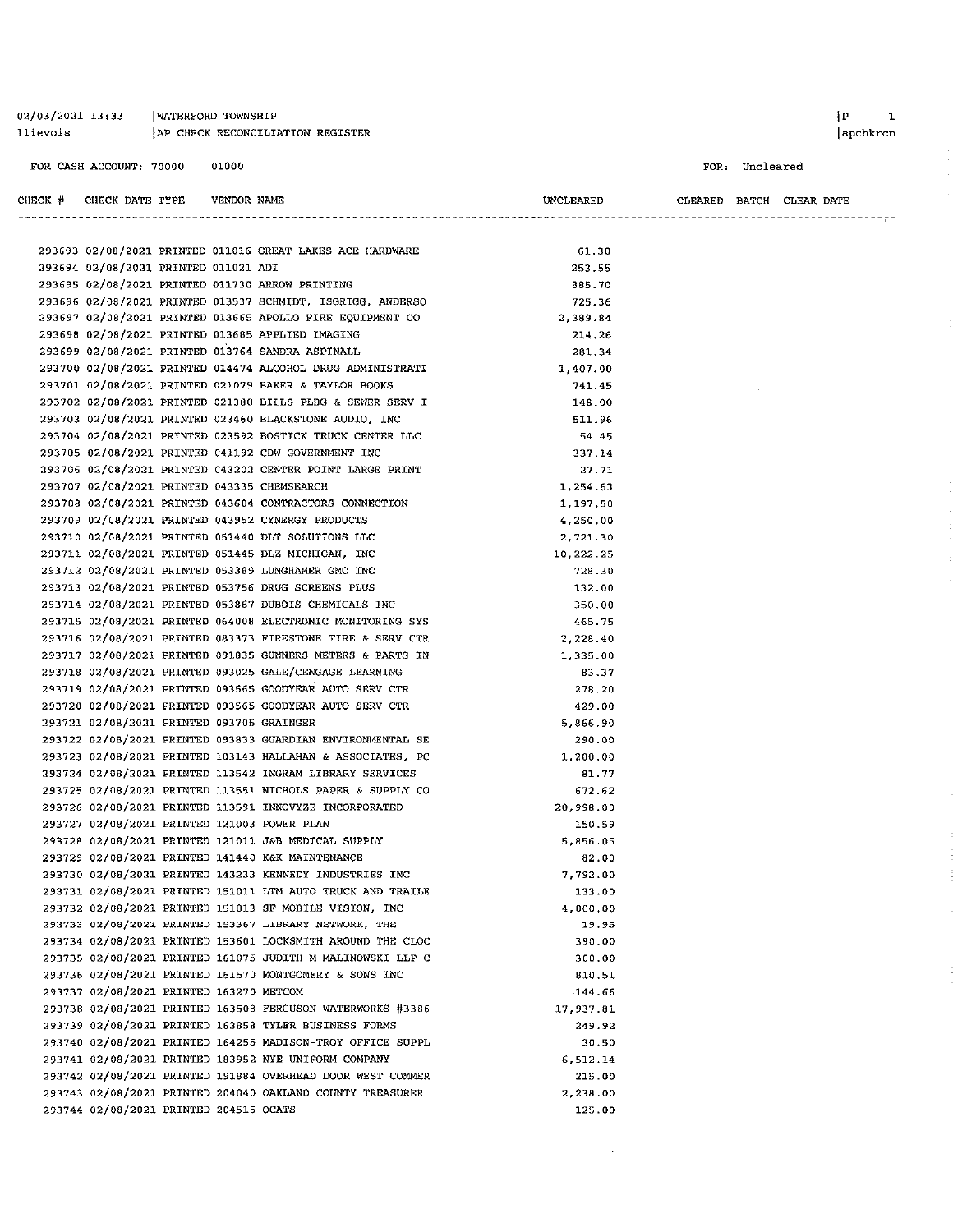| 02/03/2021 13:33<br>llievois |                         | WATERFORD TOWNSHIP |             | AP CHECK RECONCILIATION REGISTER                                     |                  |                          |                | ] P<br>2<br>apchkrcn |
|------------------------------|-------------------------|--------------------|-------------|----------------------------------------------------------------------|------------------|--------------------------|----------------|----------------------|
|                              | FOR CASH ACCOUNT: 70000 |                    | 01000       |                                                                      |                  |                          | FOR: Uncleared |                      |
| CHECK # CHECK DATE TYPE      |                         |                    | VENDOR NAME |                                                                      | <b>UNCLEARED</b> | CLEARED BATCH CLEAR DATE |                |                      |
|                              |                         |                    |             |                                                                      |                  |                          |                |                      |
|                              |                         |                    |             | 293745 02/08/2021 PRINTED 204860 ROAD COMMISSION FOR                 | 1,535.55         |                          |                |                      |
|                              |                         |                    |             | 293746 02/08/2021 PRINTED 213211 PERCEPTIVE CONTROLS INC             | 6,300.00         |                          |                |                      |
|                              |                         |                    |             | 293747 02/08/2021 PRINTED 213287 PREMIER SAFETY                      | 637.72           |                          |                |                      |
|                              |                         |                    |             | 293748 02/08/2021 PRINTED 243206 RECORDED BOOKS LLC                  | 53.63            |                          |                |                      |
|                              |                         |                    |             | 293749 02/08/2021 PRINTED 243664 ROSE PEST SOLUTIONS                 | 48.00            |                          |                |                      |
|                              |                         |                    |             | 293750 02/08/2021 PRINTED 251110 S&B PLBG & SEWER SERV INC           | 7,703.23         |                          |                |                      |
|                              |                         |                    |             | 293751 02/08/2021 PRINTED 251238 SERVICE HEATING & PLUMBIN           | 2,388.91         |                          |                |                      |
|                              |                         |                    |             | 293752 02/08/2021 PRINTED 251790 STATE WIRE & TERMINAL INC           | 176.62           |                          |                |                      |
|                              |                         |                    |             | 293753 02/08/2021 PRINTED 251964 RS TECHNICAL SERVICES INC           | 657.23           |                          |                |                      |
|                              |                         |                    |             | 293754 02/08/2021 PRINTED 253293 HOWARD L SHIFMAN, P.C. 10 10,000.00 |                  |                          |                |                      |
|                              |                         |                    |             | 293755 02/08/2021 PRINTED 253512 SMART START MICHIGAN                | 3,460.00         |                          |                |                      |
|                              |                         |                    |             | 293756 02/08/2021 PRINTED 253568 SOLTIS PLASTICS CORP                | 20.00            |                          |                |                      |
|                              |                         |                    |             | 293757 02/08/2021 PRINTED 253868 SUTPHEN CORPORATION                 | 504,023.85       |                          |                |                      |
|                              |                         |                    |             | 293758 02/08/2021 PRINTED 259001 SYSTIME, INC                        | 150.00           |                          |                |                      |
|                              |                         |                    |             | 293759 02/08/2021 PRINTED 263255 TESTAMERICA LABORATORIES            | 298.80           |                          |                |                      |
|                              |                         |                    |             | 293760 02/08/2021 PRINTED 273533 UNIFIRST CORP                       | 959.97           |                          |                |                      |
|                              |                         |                    |             | 293761 02/08/2021 PRINTED 273570 UNITED HEALTH CARE                  | 780.79           |                          |                |                      |
|                              |                         |                    |             | 293762 02/08/2021 PRINTED 283243 AMERICAN MESSAGING                  | 307.00           |                          |                |                      |
|                              |                         |                    |             | 293763 02/08/2021 PRINTED 283247 VESCO OIL CORP                      | 592.75           |                          |                |                      |
|                              |                         |                    |             | 293764 02/08/2021 PRINTED 291015 WAYNES TRANSMISSION INC             | 2,258.00         |                          |                |                      |
|                              |                         |                    |             | 293765 02/08/2021 PRINTED 291365 PRAXAIR DISTRIBUTION INC            | 155.35           |                          |                |                      |
|                              |                         |                    |             | 293766 02/08/2021 PRINTED 291365 PRAXAIR DISTRIBUTION INC            | 162.93           |                          |                |                      |
|                              |                         |                    |             | 293767 02/08/2021 PRINTED 293272 WESTERN OAKLAND TRANSPORT           | 13,678.25        |                          |                |                      |
|                              |                         |                    |             | 293768 02/08/2021 PRINTED 293348 WHITLOCK BUSINESS SYSTEMS           | 280.00           |                          |                |                      |
|                              |                         |                    |             | 293769 02/08/2021 PRINTED 293605 WORLDWIDE INTERPRETERS IN           | 340.00           |                          |                |                      |
|                              |                         |                    |             | 293770 02/08/2021 PRINTED 500183 ELECTRICAL TERMINAL SE              | 698.82           |                          |                |                      |
|                              |                         |                    |             | 293771 02/08/2021 PRINTED 500246 MI MED INC                          | 1,049.15         |                          |                |                      |
|                              |                         |                    |             | 293772 02/08/2021 PRINTED 500581 STAPLES OFFICE SUPPLIES             | 4,268.34         |                          |                |                      |

80 CHECKS

 $\bar{z}$ 

 $\sim 10$ 

CASH ACCOUNT TOTAL

672,796.07

 $100$  and  $100$ 

 $K^{\mu\nu}$  Markee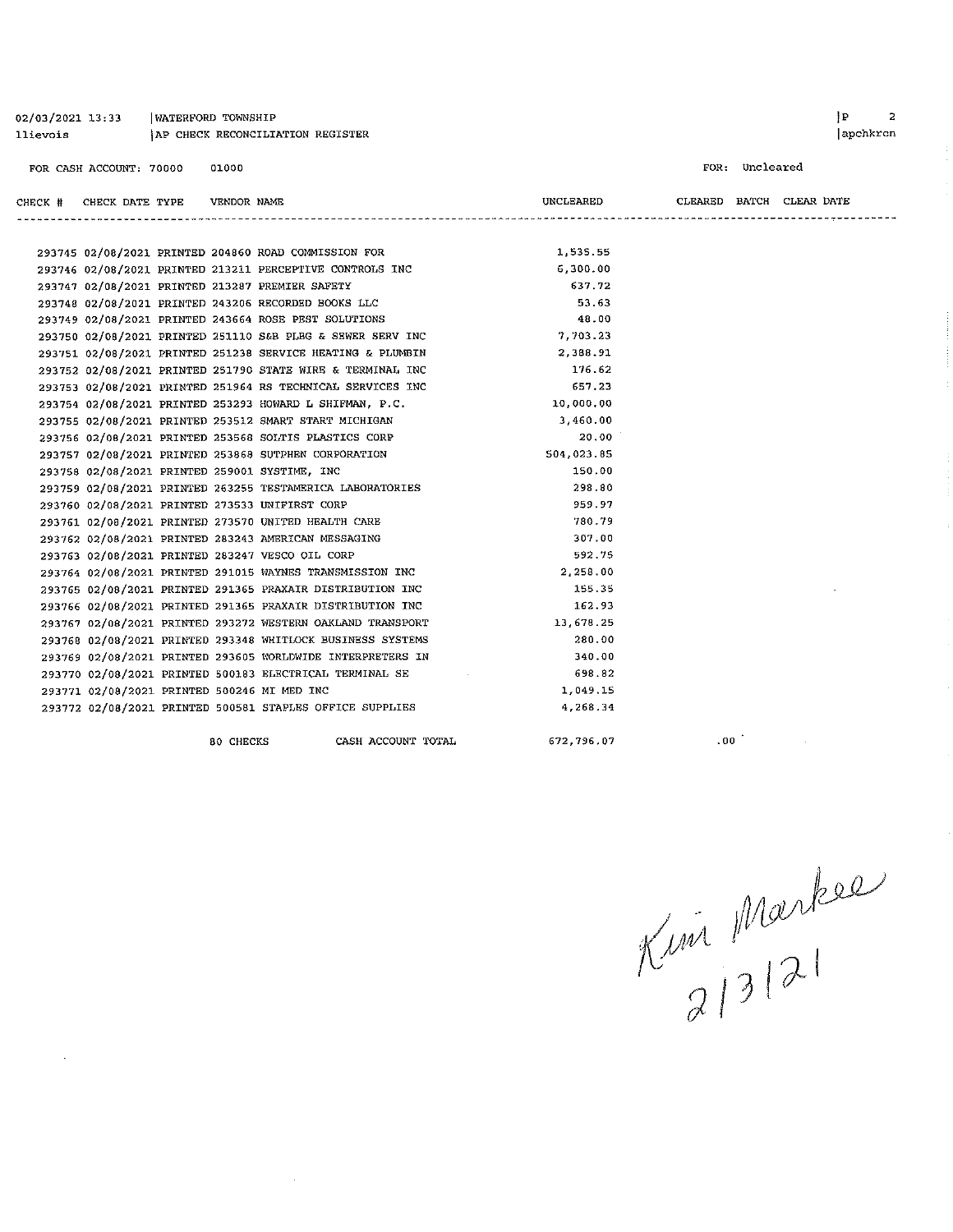Advance Checks Mailed<br>Jan 21-7 Feb 4

AP CHECK RECONCILIATION REGISTER

 $\boxed{\mathbf{P}}$  $\mathbf{1}$ apchkrcn

FOR CASH ACCOUNT: 70000 01000

02/03/2021 13:38

llievois

FOR: Uncleared

| CHECK # CHECK DATE TYPE VENDOR NAME         |  |                                                                                              | UNCLEARED        |  | CLEARED BATCH CLEAR DATE |
|---------------------------------------------|--|----------------------------------------------------------------------------------------------|------------------|--|--------------------------|
|                                             |  |                                                                                              |                  |  |                          |
|                                             |  |                                                                                              |                  |  |                          |
|                                             |  | 293494 01/21/2021 PRINTED 073007 GREGG ALLEN                                                 | 120.00           |  |                          |
|                                             |  | 293495 01/21/2021 PRINTED 073012 MICHAEL AHRENS                                              | 120.00           |  |                          |
|                                             |  | 293496 01/21/2021 PRINTED 073016 JOSHUA ADAMS                                                | 120.00           |  |                          |
|                                             |  | 293497 01/21/2021 PRINTED 073038 THOMAS BOWEN                                                | 120.00           |  |                          |
|                                             |  | 293498 01/21/2021 PRINTED 073053 BRENDAN BROSNAN                                             | 120.00           |  |                          |
|                                             |  | 293499 01/21/2021 PRINTED 073067 SHELLY BOOTH                                                | 120.00           |  |                          |
|                                             |  | 293500 01/21/2021 PRINTED 073074 JARED W BLACK                                               | 120.00           |  |                          |
|                                             |  | 293501 01/21/2021 PRINTED 073110 CHESTER BARTLE                                              | 120.00           |  |                          |
| 293502 01/21/2021 PRINTED 073117 KRIS BLY   |  |                                                                                              | 120.00           |  |                          |
|                                             |  | 293503 01/21/2021 PRINTED 073203 GILBERT DECKER JR                                           | 120.00           |  |                          |
|                                             |  | 293504 01/21/2021 PRINTED 073208 WILL DOLEHANTY                                              | 120.00           |  |                          |
|                                             |  | 293505 01/21/2021 PRINTED 073300 CHRISTOPHER FRITZ                                           | 120.00           |  |                          |
| 293506 01/21/2021 PRINTED 073315 TODD FOX   |  |                                                                                              | 120.00           |  |                          |
| 293507 01/21/2021 PRINTED 073317 SCOTT GOOD |  |                                                                                              | 120.00           |  |                          |
|                                             |  | 293508 01/21/2021 PRINTED 073362 DANIEL HIMMELSPACH                                          | 120.00           |  |                          |
|                                             |  | 293509 01/21/2021 PRINTED 073366 MICHAEL HARRIS                                              | 120.00           |  |                          |
|                                             |  | 293510 01/21/2021 PRINTED 073386 RICH HAEFNER                                                | 120.00           |  |                          |
|                                             |  | 293511 01/21/2021 PRINTED 073427 WALT JANKOWSKI                                              | 120.00           |  |                          |
|                                             |  | 293512 01/21/2021 PRINTED 073431 KEVIN KAZYAK                                                | 120.00           |  |                          |
|                                             |  | 293513 01/21/2021 PRINTED 073441 ALAN KNAPP                                                  | 120.00           |  |                          |
|                                             |  | 293514 01/21/2021 PRINTED 073448 RICHARD KUHN JR                                             | 120.00           |  |                          |
|                                             |  | 293515 01/21/2021 PRINTED 073536 STANLEY MATHEWSON                                           | 120.00           |  |                          |
|                                             |  | 293516 01/21/2021 PRINTED 073571 BARBARA MILLER                                              | 120.00           |  |                          |
|                                             |  | 293517 01/21/2021 PRINTED 073593 EMMETT MERCIER                                              | 120.00           |  |                          |
|                                             |  | 293518 01/21/2021 PRINTED 073611 DANIEL MATA                                                 | 120.00           |  |                          |
|                                             |  | 293519 01/21/2021 PRINTED 073619 LAWRENCE D NOVAK JR                                         | 120.00           |  |                          |
|                                             |  | 293520 01/21/2021 PRINTED 073670 JILL PENFOUND                                               | 120.00<br>120.00 |  |                          |
|                                             |  | 293521 01/21/2021 PRINTED 073703 SCOTT RITTER                                                | 120.00           |  |                          |
|                                             |  | 293522 01/21/2021 PRINTED 073714 BRENT ROSS                                                  | 120.00           |  |                          |
|                                             |  | 293523 01/21/2021 PRINTED 073719 ANGIE REID<br>293524 01/21/2021 PRINTED 073737 SCOTT SAWYER | 120.00           |  |                          |
|                                             |  | 293525 01/21/2021 PRINTED 073762 MIKE SIEJA                                                  | 120.00           |  |                          |
|                                             |  | 293526 01/21/2021 PRINTED 073764 MICHAEL SMERCZAK ZORZA                                      | 120.00           |  |                          |
|                                             |  | 293527 01/21/2021 PRINTED 073825 JACK SUTHERLAND                                             | 120.00           |  |                          |
|                                             |  | 293528 01/21/2021 PRINTED 073855 JENNIFER THOM                                               | 120.00           |  |                          |
|                                             |  | 293529 01/21/2021 PRINTED 073919 ROBERT W WHITE                                              | 120.00           |  |                          |
|                                             |  | 293530 01/21/2021 PRINTED 073922 DWAYNE WARNER                                               | 120.00           |  |                          |
|                                             |  | 293531 01/26/2021 PRINTED 011730 ARROW PRINTING                                              | 401.85           |  |                          |
| 293532 01/26/2021 PRINTED 011790 AT&T       |  |                                                                                              | 1.430.71         |  |                          |
| 293533 01/26/2021 PRINTED 011790 AT&T       |  |                                                                                              | 2,034.35         |  |                          |
|                                             |  | 293534 01/26/2021 PRINTED 013685 APPLIED IMAGING                                             | 1.091.04         |  |                          |
|                                             |  | 293535 01/26/2021 PRINTED 014472 ALPHA DIRECTIONAL BORING                                    | 1,500.00         |  |                          |
|                                             |  | 293536 01/26/2021 PRINTED 021079 BAKER & TAYLOR BOOKS                                        | 227.31           |  |                          |
|                                             |  | 293537 01/26/2021 PRINTED 023068 K & Q LAW, PC                                               | 250.00           |  |                          |
|                                             |  | 293538 01/26/2021 PRINTED 023460 BLACKSTONE AUDIO, INC                                       | 30.95            |  |                          |
|                                             |  | 293539 01/26/2021 PRINTED 023488 BLUE CROSS BLUE SHIELD OF                                   | 254, 674.53      |  |                          |
|                                             |  | 293540 01/26/2021 PRINTED 023592 BOSTICK TRUCK CENTER LLC                                    | 791.71           |  |                          |
|                                             |  | 293541 01/26/2021 PRINTED 023602 BOUND TREE MEDICAL LLC                                      | 1,329.09         |  |                          |
|                                             |  | 293542 01/26/2021 PRINTED 030154 DESIGNSTRUCT INC                                            | 600.00           |  |                          |
|                                             |  | 293543 01/26/2021 PRINTED 030155 JOHN V SIWICKI                                              | 100.00           |  |                          |
|                                             |  | 293544 01/26/2021 PRINTED 032361 SUSAN L BONHAM                                              | 400.00           |  |                          |
|                                             |  | 293545 01/26/2021 PRINTED 043364 AT&T MOBILITY                                               | 302.06           |  |                          |
|                                             |  |                                                                                              |                  |  |                          |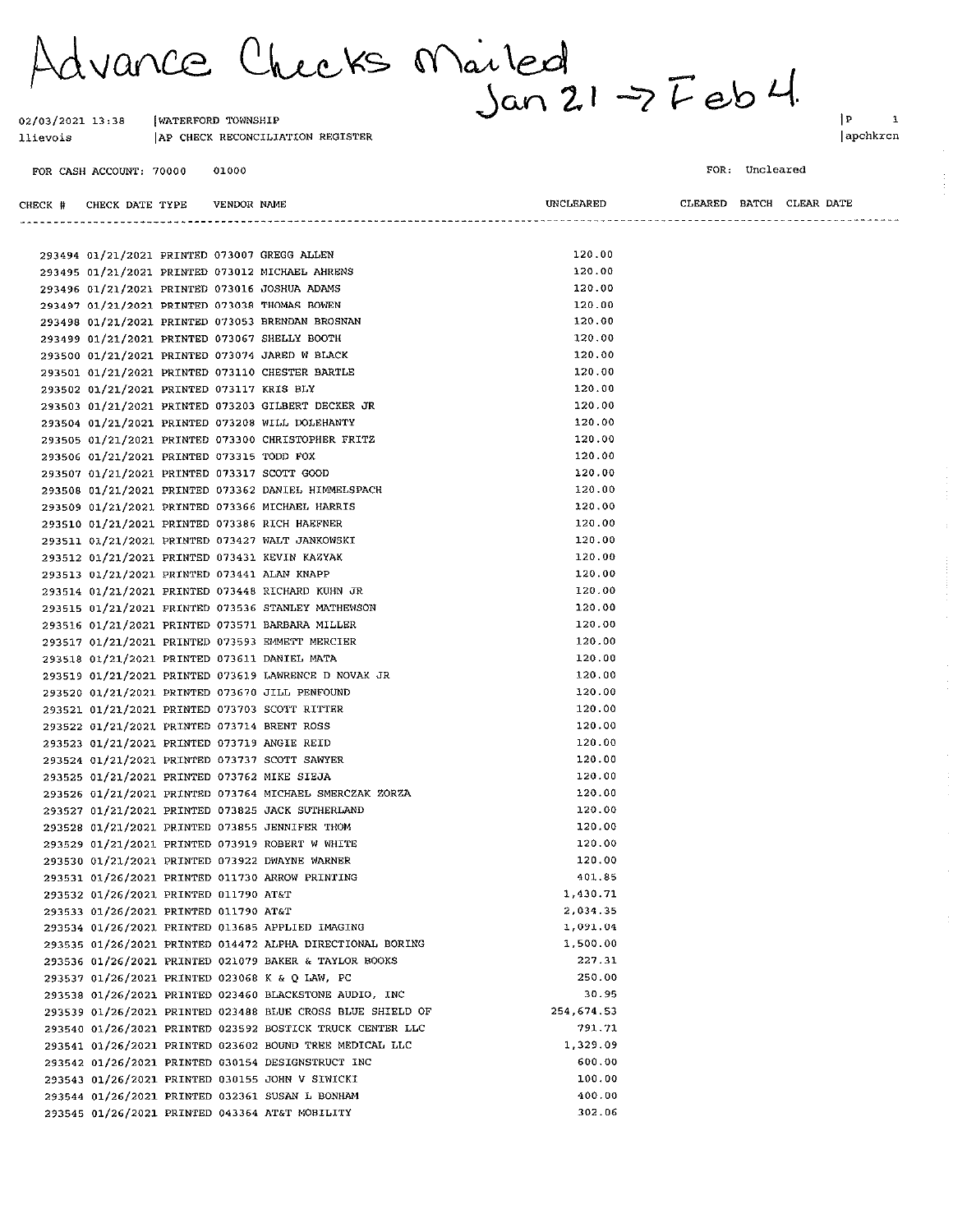| 02/03/2021 13:38 | WATERFORD TOWNSHIP                |
|------------------|-----------------------------------|
| llievois         | IAP CHECK RECONCILIATION REGISTER |

FOR CASH ACCOUNT: 70000 01000

CHECK #

-------

| ECK # | CHECK DATE TYPE VENDOR NAME                 |  |                                                            | UNCLEARED  |  | CLEARED BATCH CLEAR DATE |  |
|-------|---------------------------------------------|--|------------------------------------------------------------|------------|--|--------------------------|--|
|       |                                             |  | -----------------------------------                        |            |  |                          |  |
|       |                                             |  | 293546 01/26/2021 PRINTED 043582 COMPREHENSIVE RISK SERV I | 14,000.00  |  |                          |  |
|       |                                             |  | 293547 01/26/2021 PRINTED 043582 COMPREHENSIVE RISK SERV I | 60,486.00  |  |                          |  |
|       |                                             |  | 293548 01/26/2021 PRINTED 043626 CONSUMERS ENERGY          | 3,339.50   |  |                          |  |
|       |                                             |  | 293549 01/26/2021 PRINTED 043952 CYNERGY PRODUCTS          | 710.00     |  |                          |  |
|       |                                             |  | 293550 01/26/2021 PRINTED 053215 DELTA DENTAL              | 45, 138.42 |  |                          |  |
|       | 293551 01/26/2021 PRINTED 053253 DTE ENERGY |  |                                                            | 20,789.99  |  |                          |  |
|       |                                             |  | 293552 01/26/2021 PRINTED 053389 LUNGHAMER GMC INC         | 678.97     |  |                          |  |
|       |                                             |  | 293553 01/26/2021 PRINTED 053580 DOORS OF PONTIAC          | 874.98     |  |                          |  |
|       |                                             |  | 293554 01/26/2021 PRINTED 063484 EMMETTS ENERGY            | 64.00      |  |                          |  |
|       |                                             |  | 293555 01/26/2021 PRINTED 063546 ENABLE POINT INC          | 1,320.00   |  |                          |  |
|       |                                             |  | 293556 01/26/2021 PRINTED 063708 RICHARD ERICKSON          | 70.00      |  |                          |  |
|       |                                             |  | 293557 01/26/2021 PRINTED 064008 ELECTRONIC MONITORING SYS | 162.75     |  |                          |  |
|       |                                             |  | 293558 01/26/2021 PRINTED 073003 RONALD R ARNOLD           | 64.99      |  |                          |  |
|       | 293559 01/26/2021 PRINTED 073010 SCOTT ALEF |  |                                                            | 350.00     |  |                          |  |
|       |                                             |  | 293560 01/26/2021 PRINTED 073041 ANN BRZEZINSKI            | 57.24      |  |                          |  |
|       |                                             |  | 293561 01/26/2021 PRINTED 073384 RICK HUTCHINSON           | 50.00      |  |                          |  |
|       |                                             |  | 293562 01/26/2021 PRINTED 093025 GALE/CENGAGE LEARNING     | 304.94     |  |                          |  |
|       |                                             |  | 293563 01/26/2021 PRINTED 093451 GLOBAL OFFICE SOLUTIONS   | 14.58      |  |                          |  |
|       |                                             |  | 293564 01/26/2021 PRINTED 093565 GOODYEAR AUTO SERV CTR    | 336.00     |  |                          |  |
|       |                                             |  | 293565 01/26/2021 PRINTED 093702 JUDITH GRACEY             | 275.00     |  |                          |  |
|       | 293566 01/26/2021 PRINTED 093705 GRAINGER   |  |                                                            | 2 309.82   |  |                          |  |
|       |                                             |  | 293567 01/26/2021 PRINTED 101835 HUBBELL ROTH & CLARK INC  | 5,377.47   |  |                          |  |
|       | 293568 01/26/2021 PRINTED 103005 HACH CO    |  |                                                            | 1,062.10   |  |                          |  |
|       |                                             |  | 293569 01/26/2021 PRINTED 103584 JOHN H HOLMES             | 300.00     |  |                          |  |
|       |                                             |  | 293570 01/26/2021 PRINTED 111113 IDUMESARO LAW FIRM, PLLC  | 450.00     |  |                          |  |
|       | 293571 01/26/2021 PRINTED 111122 CIVICPLUS  |  |                                                            | 22, 405.83 |  |                          |  |
|       |                                             |  | 293572 01/26/2021 PRINTED 113542 INGRAM LIBRARY SERVICES   | 10.53      |  |                          |  |
|       |                                             |  | 293573 01/26/2021 PRINTED 113551 NICHOLS PAPER & SUPPLY CO | 1.226.02   |  |                          |  |
|       |                                             |  | 293574 01/26/2021 PRINTED 121011 J&B MEDICAL SUPPLY        | 2,332.30   |  |                          |  |
|       |                                             |  | 293575 01/26/2021 PRINTED 153146 LAKE ORION COUNSELING CEN | 100.00     |  |                          |  |
|       |                                             |  | 293576 01/26/2021 PRINTED 161074 MARTIN FUNERAL HOME       | 96.00      |  |                          |  |
|       |                                             |  | 293577 01/26/2021 PRINTED 161570 MONTGOMERY & SONS INC     | 300.00     |  |                          |  |
|       |                                             |  | 293578 01/26/2021 PRINTED 163088 MASTER RADIATOR SERV INC  | 1,197.92   |  |                          |  |
|       |                                             |  | 293579 01/26/2021 PRINTED 163368 MIDWEST COLLABORATIVE FOR | 4,328.34   |  |                          |  |
|       | 293580 01/26/2021 PRINTED 163475 MECRA      |  |                                                            | 130.00     |  |                          |  |
|       |                                             |  | 293581 01/26/2021 PRINTED 163485 PAULETTE MICHEL LOFTIN    | 350.00     |  |                          |  |
|       | 293582 01/26/2021 PRINTED 174535 MMTA       |  |                                                            | 69.00      |  |                          |  |
|       |                                             |  | 293583 01/26/2021 PRINTED 183952 NYE UNIFORM COMPANY       | 1,688.99   |  |                          |  |
|       |                                             |  | 293584 01/26/2021 PRINTED 193017 OAKWAY MUTUAL AID ASSOCIA | 5,000.00   |  |                          |  |
|       |                                             |  | 293585 01/26/2021 PRINTED 193456 DOUGLAS K OLIVER          | 375.00     |  |                          |  |
|       | 293586 01/26/2021 PRINTED 204504 OCBOA      |  |                                                            | 700.00     |  |                          |  |
|       |                                             |  | 293587 01/26/2021 PRINTED 204547 OAKLAND COUNTY CLERK ASSO | 75.00      |  |                          |  |
|       |                                             |  | 293588 01/26/2021 PRINTED 204860 ROAD COMMISSION FOR       | 420.33     |  |                          |  |
|       |                                             |  | 293589 01/26/2021 PRINTED 211090 PAULS AUTO INTERIORS      | 378.00     |  |                          |  |
|       |                                             |  | 293590 01/26/2021 PRINTED 213211 PERCEPTIVE CONTROLS INC   | 89,908.71  |  |                          |  |
|       |                                             |  | 293591 01/26/2021 PRINTED 213401 PITNEY BOWES GLOBAL FINAN | 953.55     |  |                          |  |
|       |                                             |  | 293592 01/26/2021 PRINTED 213454 NANCY PLASTERER           | 300.00     |  |                          |  |
|       |                                             |  | 293593 01/26/2021 PRINTED 213566 COFFEE BREAK INC          | 70.50      |  |                          |  |
|       |                                             |  | 293594 01/26/2021 PRINTED 233839 QUALITY FIRST AID AND SAF | 244.64     |  |                          |  |
|       |                                             |  | 293595 01/26/2021 PRINTED 241008 RKA PETROLEUM COMPANIES,  | 8,302.30   |  |                          |  |
|       |                                             |  | 293596 01/26/2021 PRINTED 243834 JUDITH RUTTERBUSH-RAYMENT | 3,600.00   |  |                          |  |
|       | 293597 01/26/2021 PRINTED 251361 SIGNS NOW  |  |                                                            | 462.71     |  |                          |  |

 $|P|$  $\bar{\bf 2}$ apchkrcn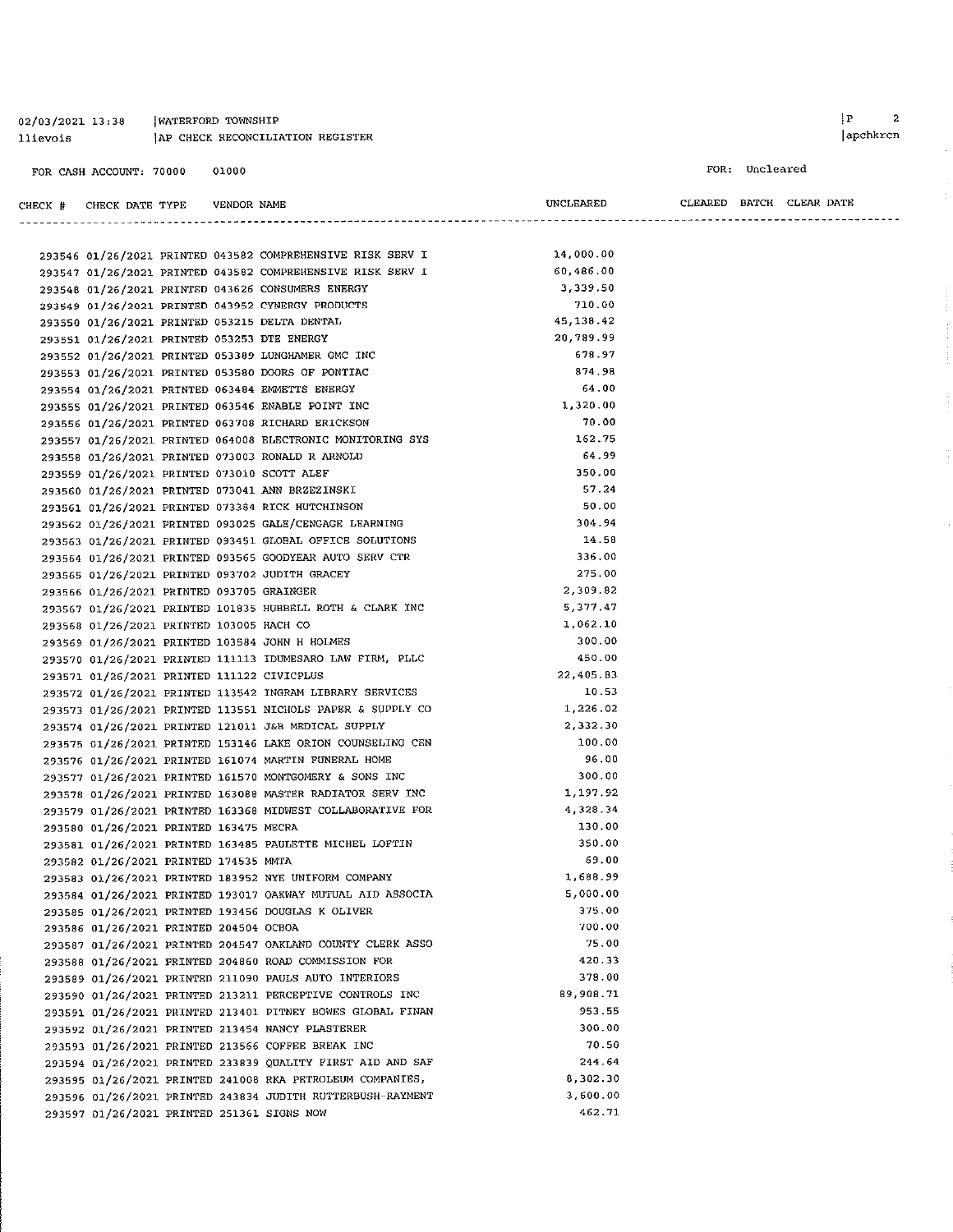| 02/03/2021 13:38 |                         | WATERFORD TOWNSHIP |             |                                   |           |         | İΡ        |            |          |  |
|------------------|-------------------------|--------------------|-------------|-----------------------------------|-----------|---------|-----------|------------|----------|--|
| llievois         |                         |                    |             | IAP CHECK RECONCILIATION REGISTER |           |         |           |            | apchkrcn |  |
|                  | FOR CASH ACCOUNT: 70000 |                    | 01000       |                                   |           | FOR:    | Uncleared |            |          |  |
| CHECK #          | CHECK DATE TYPE         |                    | VENDOR NAME |                                   | UNCLEARED | CLEARED | ВАТСН     | CLEAR DATE |          |  |

|                                            |  | 293598 01/26/2021 PRINTED 254851 STANDARD INSURANCE COMPAN | 6,830.83    |
|--------------------------------------------|--|------------------------------------------------------------|-------------|
|                                            |  | 293599 01/26/2021 PRINTED 254854 STREET MARKETING          | 7,500.00    |
|                                            |  | 293600 01/26/2021 PRINTED 263243 TELEFLEX LLC              | 562.50      |
|                                            |  | 293601 01/26/2021 PRINTED 263255 TESTAMERICA LABORATORIES  | 298.80      |
|                                            |  | 293602 01/26/2021 PRINTED 271016 US BANK EQUIPMENT FINANCE | 1,741.11    |
| 293603 01/26/2021 PRINTED 271536 UPS STORE |  |                                                            | 120.36      |
|                                            |  | 293604 01/26/2021 PRINTED 273533 UNIFIRST CORP             | 926.01      |
|                                            |  | 293605 01/26/2021 PRINTED 283247 VESCO OIL CORP            | 294.95      |
|                                            |  | 293606 01/26/2021 PRINTED 291574 WOLVERINE FREIGHTLINER-EA | 316.97      |
|                                            |  | 293607 01/26/2021 PRINTED 293079 WATER LANDSCAPES LLC      | 349.00      |
|                                            |  | 293608 01/26/2021 PRINTED 293605 WORLDWIDE INTERPRETERS IN | 420.00      |
|                                            |  | 293609 01/26/2021 PRINTED 304456 WATERFORD TOWNSHIP DEVELO | 100.00      |
|                                            |  | 293610 01/26/2021 PRINTED 304778 WATERFORD SCHOOL DISTRICT | 625.00      |
|                                            |  | 293611 01/26/2021 PRINTED 304880 WATERFORD TOWNSHIP TREASU | 181.20      |
|                                            |  | 293612 01/26/2021 PRINTED 343012 ZAX AUTO WASH             | 532.00      |
|                                            |  | 293613 01/26/2021 PRINTED 500183 ELECTRICAL TERMINAL SE    | 353.82      |
|                                            |  | 293614 01/26/2021 PRINTED 500602 NEW ENGLAND HISTORIC GENE | 250.00      |
|                                            |  | 293615 01/28/2021 PRINTED 011730 ARROW PRINTING            | 289.90      |
|                                            |  | 293616 01/28/2021 PRINTED 013537 SCHMIDT, ISGRIGG, ANDERSO | 906.70      |
|                                            |  | 293617 01/28/2021 PRINTED 013666 APOLLO FIRE APPARATUS     | 692.50      |
|                                            |  | 293618 01/28/2021 PRINTED 013682 AQUATIC TECHNOLOGIES INC  | 4,837.50    |
|                                            |  | 293619 01/28/2021 PRINTED 013764 SANDRA ASPINALL           | 1,025.36    |
|                                            |  | 293620 01/28/2021 PRINTED 081014 1ST HEATING & COOLING CO. | 5,838.00    |
|                                            |  | 293621 01/28/2021 PRINTED 093608 GOYETTE MECHANICAL CO, IN | 534.50      |
|                                            |  | 293622 01/28/2021 PRINTED 093833 GUARDIAN ENVIRONMENTAL SE | 6,920.57    |
|                                            |  | 293623 01/28/2021 PRINTED 093862 GRANITE INLINER, LLC      | 219, 954.15 |
|                                            |  | 293624 01/28/2021 PRINTED 093863 GREAT LAKES WATER AUTHORI | 2,954.27    |
|                                            |  | 293625 01/28/2021 PRINTED 113491 IMPRESSIVE PRINTING & PRO | 45.00       |
|                                            |  | 293626 01/28/2021 PRINTED 113701 IRON MOUNTAIN             | 465.66      |
|                                            |  | 293627 01/28/2021 PRINTED 121571 JONES & BARTLET LEARNING, | 1.215.86    |
|                                            |  | 293628 01/28/2021 PRINTED 123606 ROSATI, SCHULTZ, JOPPICH  | 10,562.00   |
|                                            |  | 293629 01/28/2021 PRINTED 153068 OSCAR W LARSON CO         | 995.00      |
|                                            |  | 293630 01/28/2021 PRINTED 153604 HAROLD J LOVE, PLLC       | 650.00      |
|                                            |  | 293631 01/28/2021 PRINTED 183952 NYE UNIFORM COMPANY       | 1,690.47    |
|                                            |  | 293632 01/28/2021 PRINTED 193017 OAKWAY MUTUAL AID ASSOCIA | 942.12      |
|                                            |  | 293633 01/28/2021 PRINTED 193074 21C ADVERTISING           | 1,588.50    |
|                                            |  | 293634 01/28/2021 PRINTED 193882 OVERDRIVE, INC.           | 5 332.23    |
|                                            |  | 293635 01/28/2021 PRINTED 213287 PREMIER SAFETY            | 129.67      |
|                                            |  | 293636 01/28/2021 PRINTED 251150 SCOTTS LOCK & KEY SHOP    | 13.00       |
|                                            |  | 293637 01/28/2021 PRINTED 253868 SUTPHEN CORPORATION       | 5,946.40    |
|                                            |  | 293638 01/28/2021 PRINTED 274540 UNEMPLOYMENT INSURANCE AG | 1.248.85    |
|                                            |  | 293639 01/28/2021 PRINTED 293605 WORLDWIDE INTERPRETERS IN | 280.00      |
|                                            |  | 293640 01/28/2021 PRINTED 304930 WATERFORD TOWNSHIP DPW    | 171.39      |
|                                            |  | 293641 01/28/2021 PRINTED 354822 PAULA HEISLER             | 25.00       |
|                                            |  | 293642 02/02/2021 PRINTED 011730 ARROW PRINTING            | 745.95      |
|                                            |  | 293643 02/02/2021 PRINTED 030156 LENA KALAJ                | 400.00      |
|                                            |  | 293644 02/02/2021 PRINTED 030157 FRANCESCO ZHU             | 400.00      |
|                                            |  | 293645 02/02/2021 PRINTED 030158 JEFFERY STOCKWELL         | 100.00      |
|                                            |  | 293646 02/02/2021 PRINTED 030159 TCS RESTORATION           | 100.00      |
|                                            |  | 293647 02/02/2021 PRINTED 030160 ROSS & BARR INC           | 600.00      |
|                                            |  | 293648 02/02/2021 PRINTED 030161 ROBERT N SANDZIK          | 100.00      |
|                                            |  | 293649 02/02/2021 PRINTED 030162 MATTHEW GIBB              | 1,000.00    |

# $\left| \begin{array}{ccc} p & 3 \\ \end{array} \right|$

 $\bar{z}$ 

#### cleared